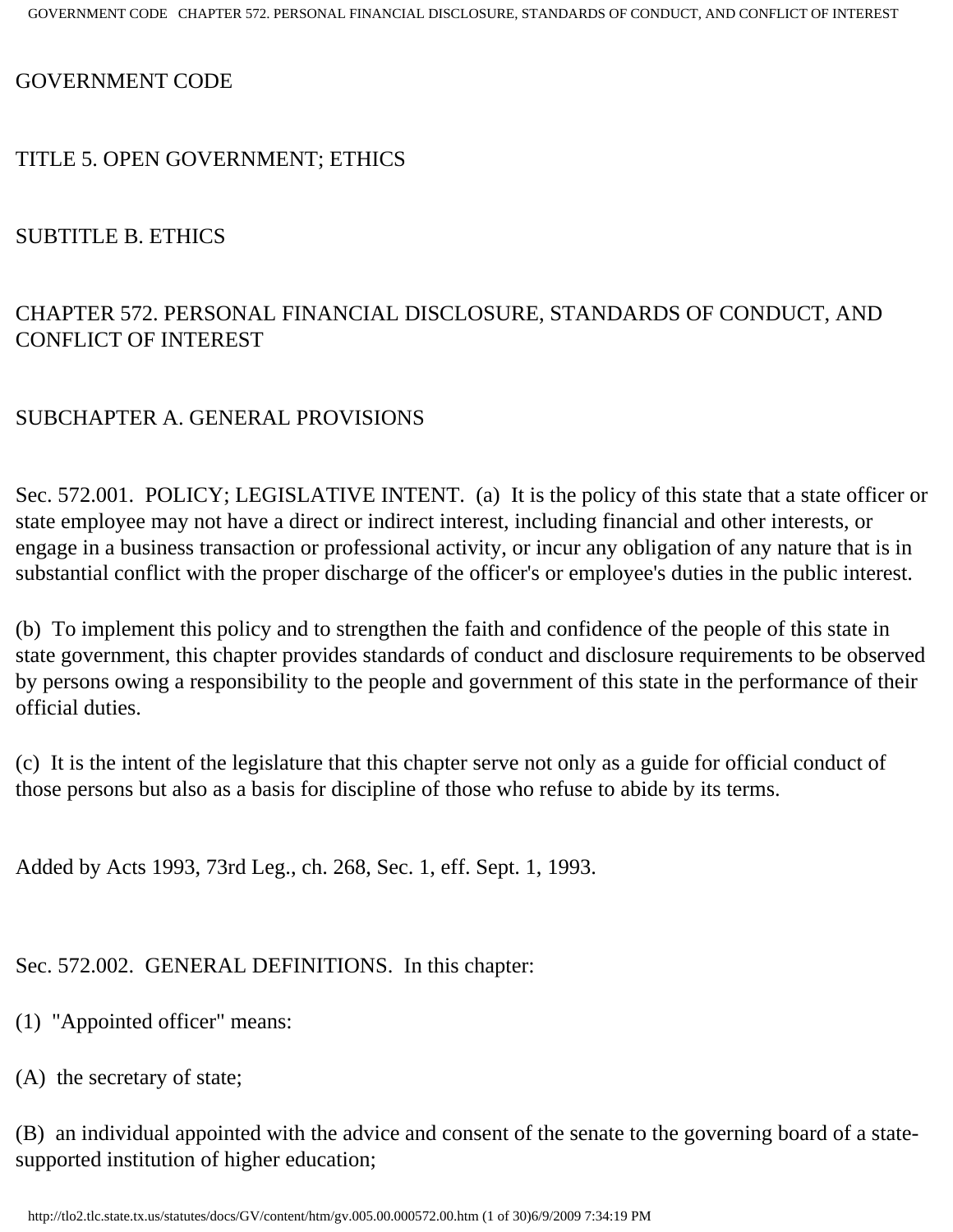(C) an officer of a state agency who is appointed for a term of office specified by the Texas Constitution or a statute of this state, excluding an appointee to a vacated elective office; or

(D) an individual who is a member of the governing board or commission of a state agency, who is not appointed, and who is not otherwise:

(i) an elected officer;

(ii) an officer described by Paragraphs  $(A)$  through  $(C)$ ; or

(iii) an executive head of a state agency.

(2) "Business entity" means any entity recognized by law through which business for profit is conducted, including a sole proprietorship, partnership, firm, corporation, holding company, joint stock company, receivership, or trust.

(3) "Commission" means the Texas Ethics Commission.

- (4) "Elected officer" means:
- (A) a member of the legislature;
- (B) an executive or judicial officer elected in a statewide election;
- (C) a judge of a court of appeals or of a district court;
- (D) a member of the State Board of Education;
- (E) a district attorney or criminal district attorney; or

(F) an individual appointed to fill a vacancy in an office or appointed to a newly created office who, if elected to the office instead of appointed, would be an elected officer under this subdivision.

(5) "Executive head of a state agency" means the director, executive director, commissioner, administrator, chief clerk, or other individual who is appointed by the governing body or highest officer of the state agency to act as the chief executive or administrative officer of the agency and who is not an appointed officer. The term includes the chancellor or highest executive officer of a university system and the president of a public senior college or university as defined by Section 61.003, Education Code.

(6) "State party chair" means the state chair of any political party receiving more than two percent of the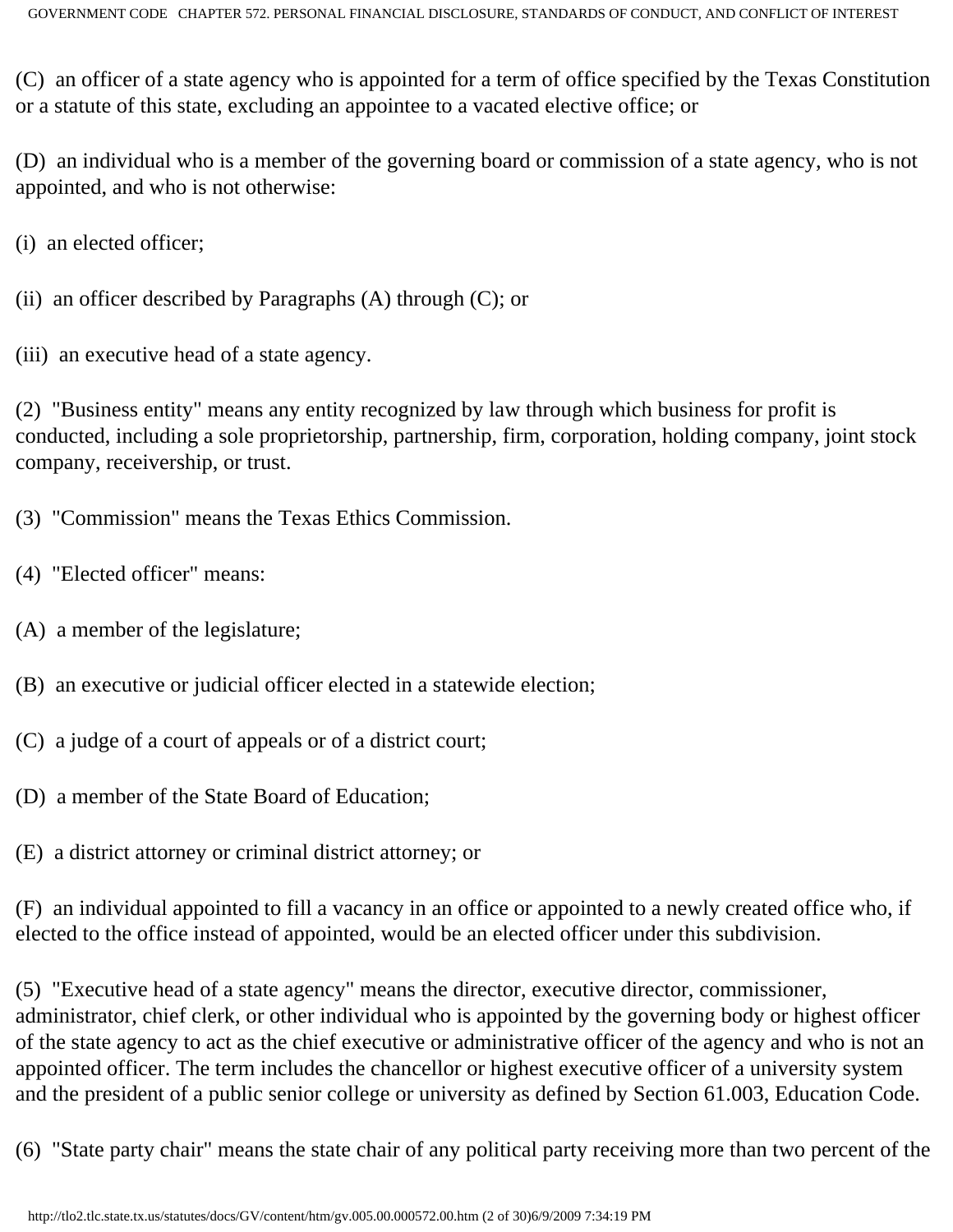GOVERNMENT CODE CHAPTER 572. PERSONAL FINANCIAL DISCLOSURE, STANDARDS OF CONDUCT, AND CONFLICT OF INTEREST vote for governor in the most recent general election.

(7) "Person" means an individual or a business entity.

(8) "Regulatory agency" means any department, commission, board, or other agency, except the secretary of state and the comptroller, that:

(A) is in the executive branch of state government;

(B) has authority that is not limited to a geographical portion of the state;

(C) was created by the Texas Constitution or a statute of this state; and

(D) has constitutional or statutory authority to engage in regulation.

(9) "Salaried appointed officer" means an appointed officer who receives or is authorized to receive a salary for state service but not a per diem or other form of compensation.

(10) "State agency" means:

(A) a department, commission, board, office, or other agency that:

(i) is in the executive branch of state government;

(ii) has authority that is not limited to a geographical portion of the state; and

(iii) was created by the Texas Constitution or a statute of this state;

(B) a university system or an institution of higher education as defined by Section 61.003, Education Code, other than a public junior college; or

(C) a river authority created under the Texas Constitution or a statute of this state.

(11) "State employee" means an individual, other than a state officer, who is employed by:

(A) a state agency;

(B) the Supreme Court of Texas, the Court of Criminal Appeals of Texas, a court of appeals, or the Texas Judicial Council; or

(C) either house of the legislature or a legislative agency, council, or committee, including the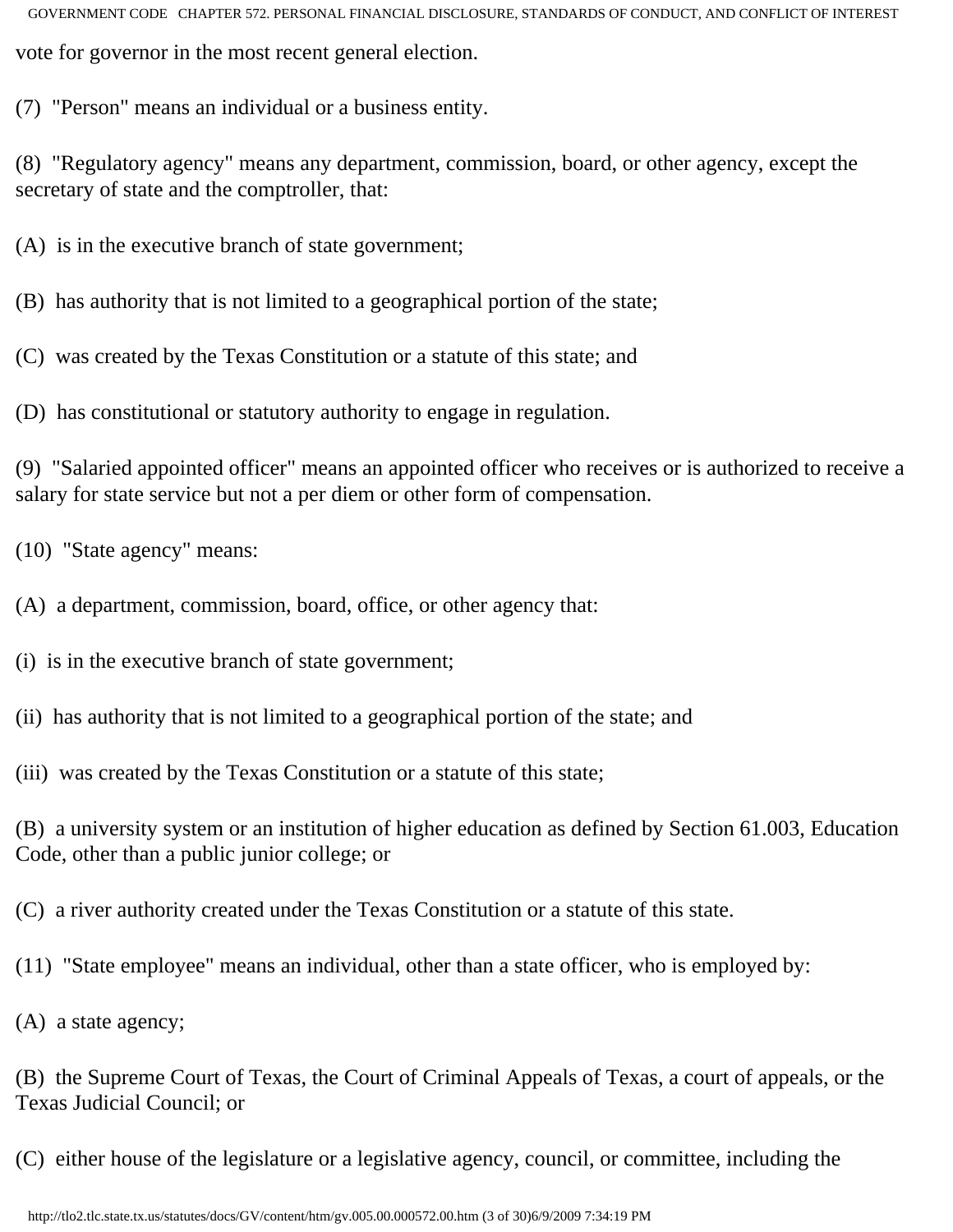Legislative Budget Board, the Texas Legislative Council, the State Auditor's Office, and the Legislative Reference Library.

(12) "State officer" means an elected officer, an appointed officer, a salaried appointed officer, an appointed officer of a major state agency, or the executive head of a state agency.

Added by Acts 1993, 73rd Leg., ch. 268, Sec. 1, eff. Sept. 1, 1993. Amended by Acts 1997, 75th Leg., ch. 1134, Sec. 12, Sept. 1, 1997.

Amended by:

Acts 2005, 79th Leg., Ch. [1253](http://www.legis.state.tx.us/tlodocs/79R/billtext/html/HB01945F.HTM), Sec. 1, eff. June 18, 2005.

Sec. 572.003. DEFINITION: APPOINTED OFFICER OF MAJOR STATE AGENCY. (a) In this chapter, "appointed officer of a major state agency" means an individual listed in Subsection (b) or (c).

- (b) The term means:
- (1) the Banking Commissioner of The Banking Department of Texas;
- (2) the fire fighters' pension commissioner;
- (3) the administrative director of the Office of Court Administration of the Texas Judicial System;
- (4) the chief executive of the Office of Public Utility Counsel;
- (5) the executive director of the State Bar of Texas;
- (6) the director of the lottery division of the Texas Lottery Commission;

(7) the deputy in charge of the department of security in the lottery division of the Texas Lottery Commission;

- (8) the director of the bingo division of the Texas Lottery Commission; or
- (9) the secretary of state.
- (c) The term means a member of: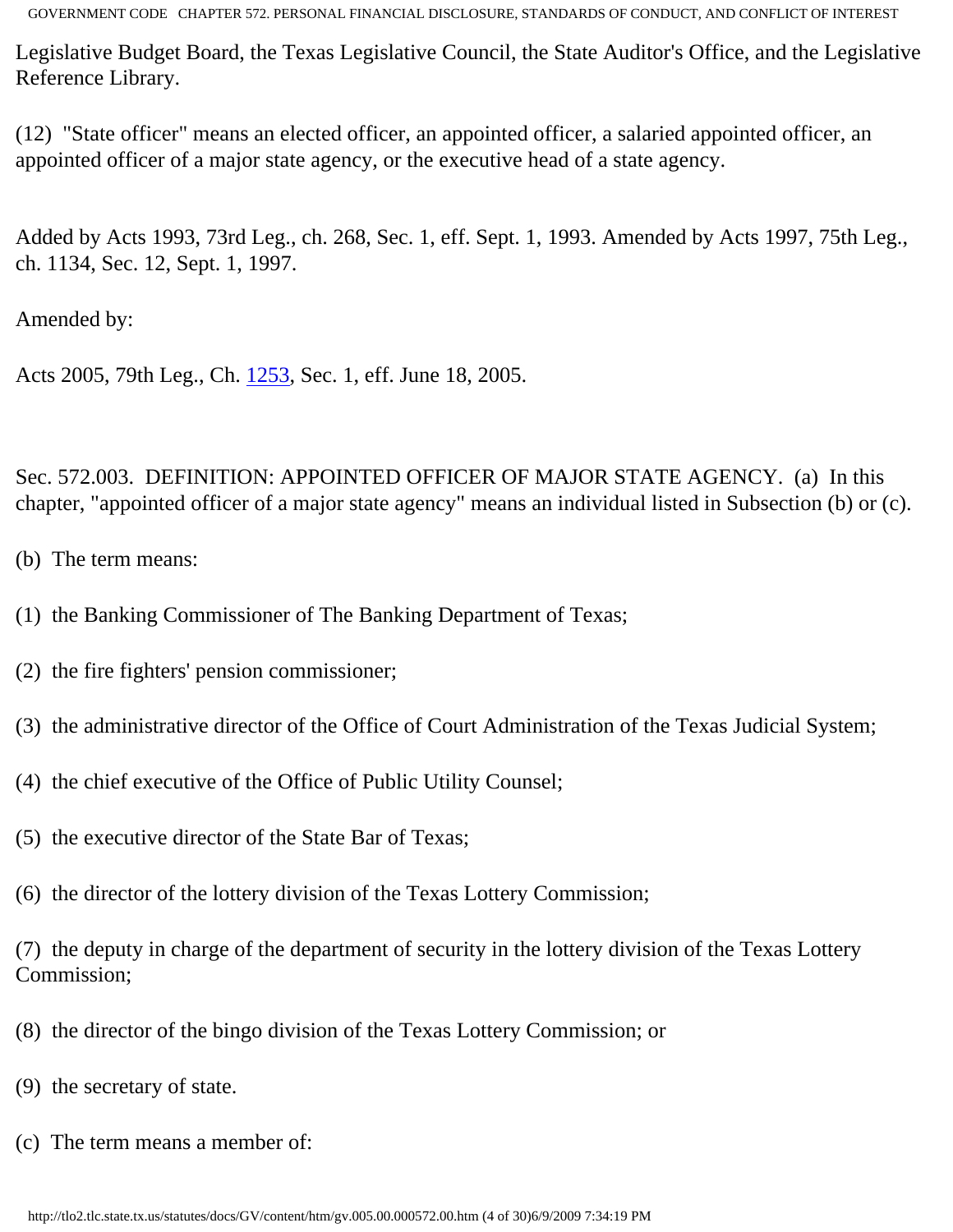- (1) the Public Utility Commission of Texas;
- (2) the Texas Department of Economic Development;
- (3) the Texas Commission on Environmental Quality;
- (4) the Texas Alcoholic Beverage Commission;
- (5) The Finance Commission of Texas;
- (6) the Texas Facilities Commission;
- (7) the Texas Board of Criminal Justice;
- (8) the board of trustees of the Employees Retirement System of Texas;
- (9) the Texas Transportation Commission;
- (10) the Texas Workers' Compensation Commission;
- (11) the Texas Department of Insurance;
- (12) the Parks and Wildlife Commission;
- (13) the Public Safety Commission;
- (14) the Texas Ethics Commission;
- (15) the State Securities Board;
- (16) the Texas Water Development Board;

(17) the governing board of a public senior college or university as defined by Section 61.003, Education Code, or of The University of Texas Southwestern Medical Center at Dallas, The University of Texas Medical Branch at Galveston, The University of Texas Health Science Center at Houston, The University of Texas Health Science Center at San Antonio, The University of Texas System Cancer Center, The University of Texas Health Science Center at Tyler, University of North Texas Health Science Center at Fort Worth, Texas Tech University Health Sciences Center, Texas State Technical College--Harlingen, Texas State Technical College--Marshall, Texas State Technical College-- Sweetwater, or Texas State Technical College--Waco;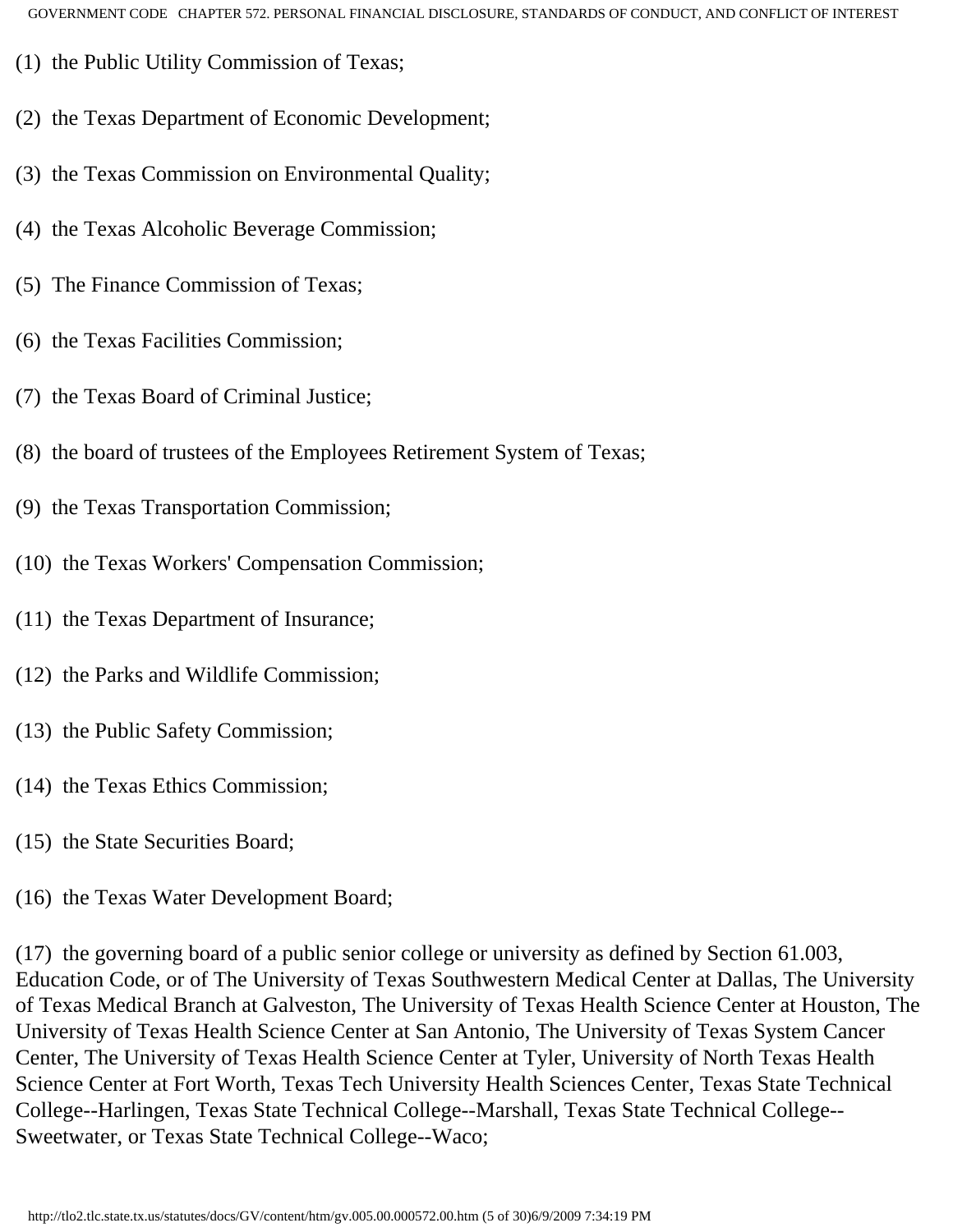- (18) the Texas Higher Education Coordinating Board;
- (19) the Texas Workforce Commission;
- (20) the State Banking Board;
- (21) the board of trustees of the Teacher Retirement System of Texas;
- (22) the Credit Union Commission;
- (23) the School Land Board;
- (24) the board of the Texas Department of Housing and Community Affairs;
- (25) the Texas Racing Commission;
- (26) the State Board of Dental Examiners;
- (27) the Texas State Board of Medical Examiners;
- (28) the Board of Pardons and Paroles;
- (29) the Texas State Board of Pharmacy;
- (30) the Department of Information Resources governing board;
- (31) the Motor Vehicle Board;
- (32) the Texas Real Estate Commission;
- (33) the board of directors of the State Bar of Texas;
- (34) the bond review board;
- (35) the Texas Board of Health;
- (36) the Texas Board of Mental Health and Mental Retardation;
- (37) the Texas Board on Aging;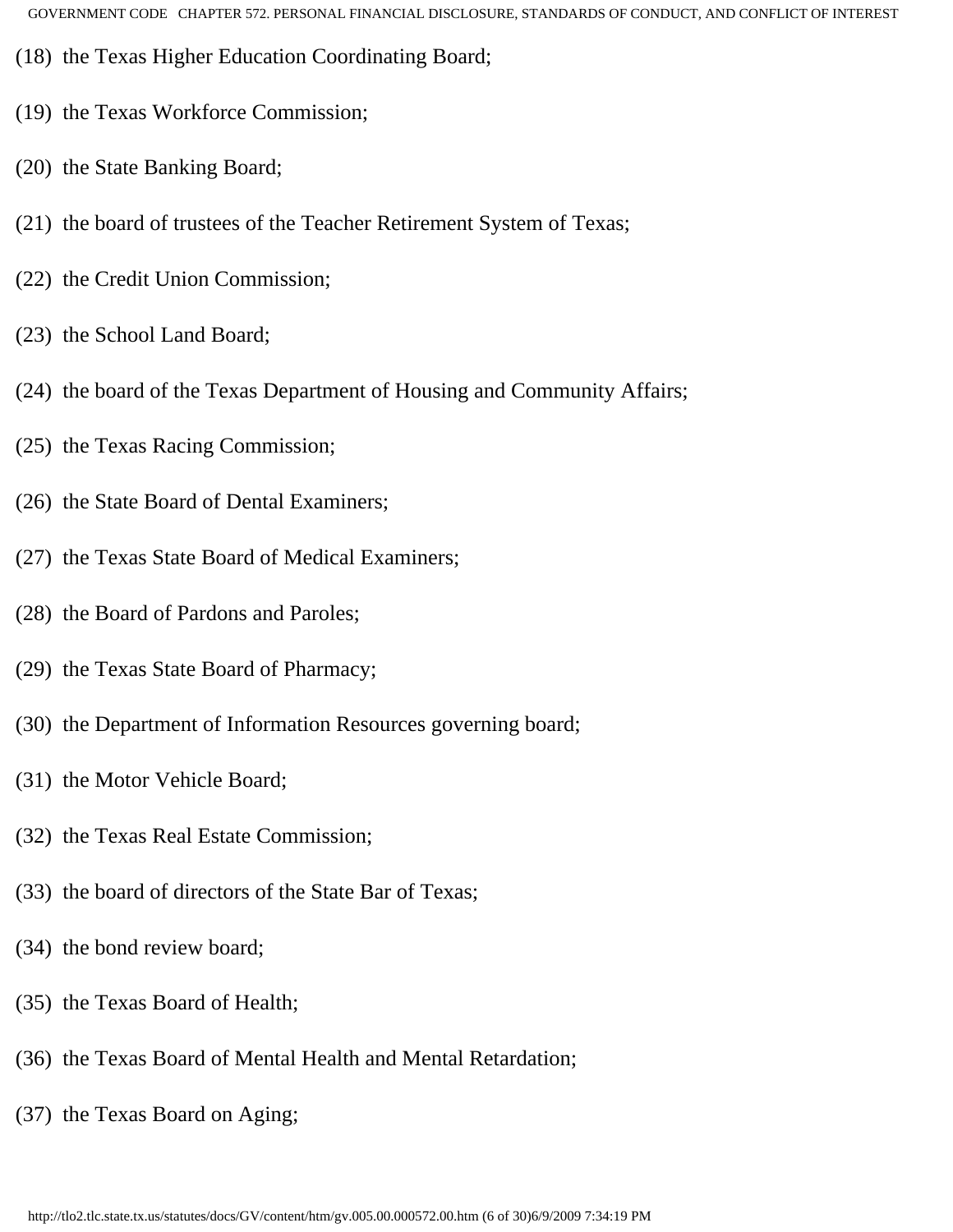(38) the Texas Board of Human Services;

(39) the Texas Funeral Service Commission;

(40) the board of directors of a river authority created under the Texas Constitution or a statute of this state; or

(41) the Texas Lottery Commission.

(d) The term includes the successor in function as provided by law to an office listed in Subsection (b) or (c) if that office is abolished.

Added by Acts 1993, 73rd Leg., ch. 268, Sec. 1, eff. Sept. 1, 1993. Amended by Acts 1995, 74th Leg., ch. 76, Sec. 5.06(a), eff. Sept. 1, 1995; Acts 2001, 77th Leg., ch. 238, Sec. 3, eff. May 22, 2001; Acts 2003, 78th Leg., ch. 817, Sec. 10.04, eff. Sept. 1, 2003.

Amended by:

Acts 2007, 80th Leg., R.S., Ch. [937](http://www.legis.state.tx.us/tlodocs/80R/billtext/html/HB03560F.HTM), Sec. 3.09, eff. September 1, 2007.

Sec. 572.004. DEFINITION: REGULATION. In this chapter, "regulation" means rulemaking, adjudication, or licensing. In this definition:

(1) "Adjudication" means the process of an agency for formulating an order.

(2) "License" includes all or part of an agency permit, certificate, approval, registration, charter, membership, statutory exemption, or other form of permission.

(3) "Licensing" includes the process of an agency concerning the grant, renewal, denial, revocation, suspension, annulment, withdrawal, limitation, amendment, modification, or conditioning of a license.

(4) "Order" means all or part of a final disposition, whether affirmative, negative, injunctive, or declaratory in form, of an agency in a matter other than rulemaking but including licensing.

(5) "Rule" means all or part of an agency statement of general or particular applicability and future effect designed to implement, interpret, or prescribe law or policy or to describe the organization, procedure, or practice requirements of an agency.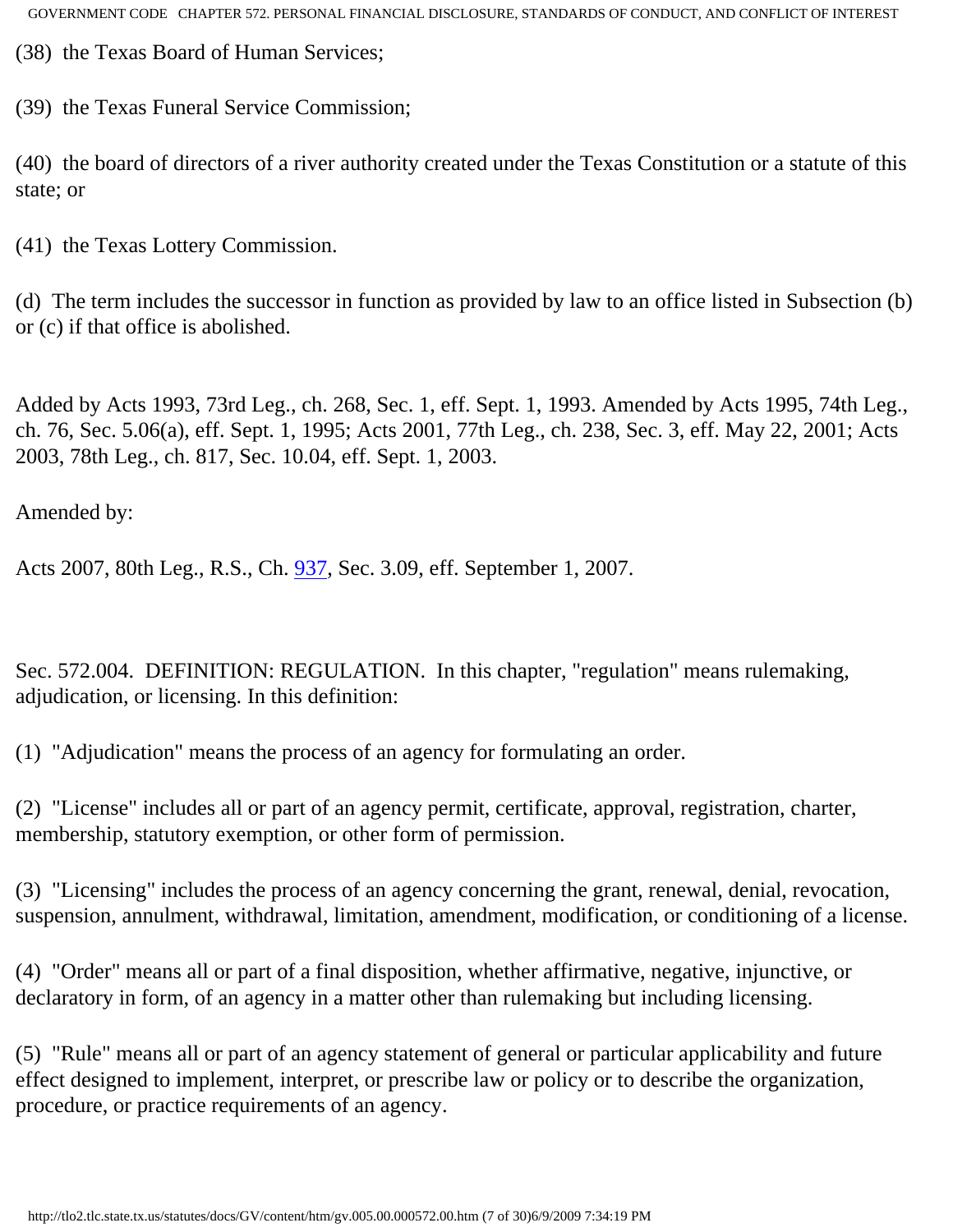Added by Acts 1993, 73rd Leg., ch. 268, Sec. 1, eff. Sept. 1, 1993.

Sec. 572.005. DETERMINATION OF SUBSTANTIAL INTEREST. An individual has a substantial interest in a business entity if the individual:

- (1) has a controlling interest in the business entity;
- (2) owns more than 10 percent of the voting interest in the business entity;
- (3) owns more than \$25,000 of the fair market value of the business entity;

(4) has a direct or indirect participating interest by shares, stock, or otherwise, regardless of whether voting rights are included, in more than 10 percent of the profits, proceeds, or capital gains of the business entity;

(5) is a member of the board of directors or other governing board of the business entity;

- (6) serves as an elected officer of the business entity; or
- (7) is an employee of the business entity.

Added by Acts 1993, 73rd Leg., ch. 268, Sec. 1, eff. Sept. 1, 1993.

Sec. 572.006. DETERMINATION OF DEPENDENT CHILD. An individual's child, including an adopted child or stepchild, is the individual's dependent during a calendar year in which the individual provides more than 50 percent of the child's support.

Added by Acts 1993, 73rd Leg., ch. 268, Sec. 1, eff. Sept. 1, 1993.

Sec. 572.007. PENALTIES IMPOSED BY COMMISSION. This chapter does not prohibit the imposition of civil penalties by the commission in addition to criminal penalties or other sanctions imposed by law.

Added by Acts 1993, 73rd Leg., ch. 268, Sec. 1, eff. Sept. 1, 1993.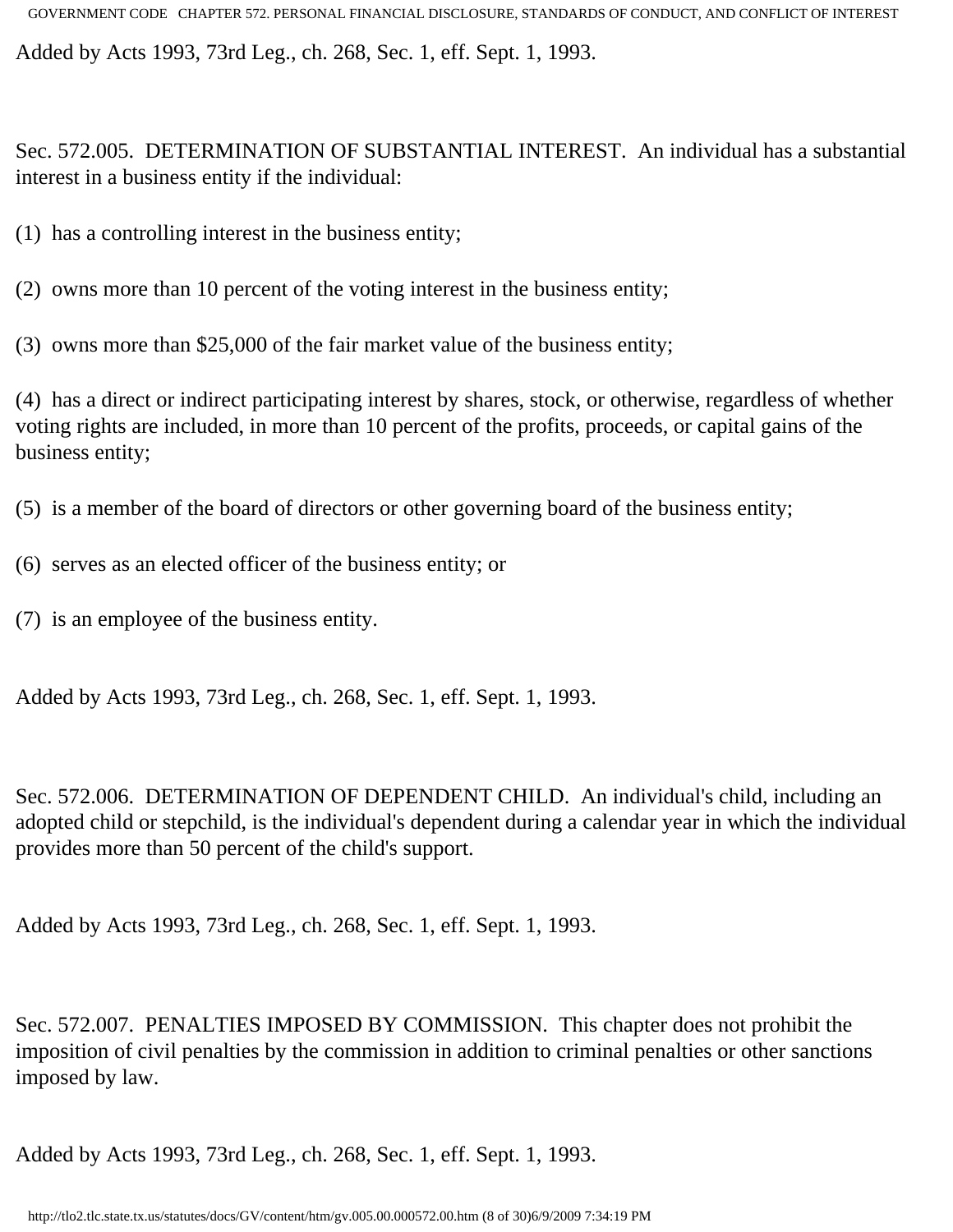Sec. 572.008. VENUE. An offense under this chapter, including perjury, may be prosecuted in Travis County or in any other county in which it may be prosecuted under the Code of Criminal Procedure.

Added by Acts 1993, 73rd Leg., ch. 268, Sec. 1, eff. Sept. 1, 1993.

### SUBCHAPTER B. PERSONAL FINANCIAL STATEMENT

Sec. 572.021. FINANCIAL STATEMENT REQUIRED. Except as provided by Section 572.0211, a state officer, a partisan or independent candidate for an office as an elected officer, and a state party chair shall file with the commission a verified financial statement complying with Sections 572.022 through 572.0252.

Added by Acts 1993, 73rd Leg., ch. 268, Sec. 1, eff. Sept. 1, 1993. Amended by Acts 2003, 78th Leg., ch. 249, Sec. 5.01, eff. Sept. 1, 2003.

Amended by:

Acts 2005, 79th Leg., Ch. [630](http://www.legis.state.tx.us/tlodocs/79R/billtext/html/HB02511F.HTM), Sec. 2, eff. June 17, 2005.

Acts 2005, 79th Leg., Ch. [1253](http://www.legis.state.tx.us/tlodocs/79R/billtext/html/HB01945F.HTM), Sec. 2, eff. June 18, 2005.

Sec. 572.0211. FILING BY HOLDOVER OFFICER NOT REQUIRED. (a) An appointed officer who resigns from office and who ceases to participate in the state agency's functions is not required to file a financial statement that is due because of service in that office after the effective date of the resignation.

(b) An appointed officer whose term of office expires and who ceases to participate in the functions of the state agency is not required to file a financial statement that is due because of service in that office after the date the term of office expires.

(c) An appointed officer of a state agency that is abolished or whose functions are transferred to another state agency is not required to file a financial statement that is due because of service after the date that the agency is abolished or the functions of the agency are transferred.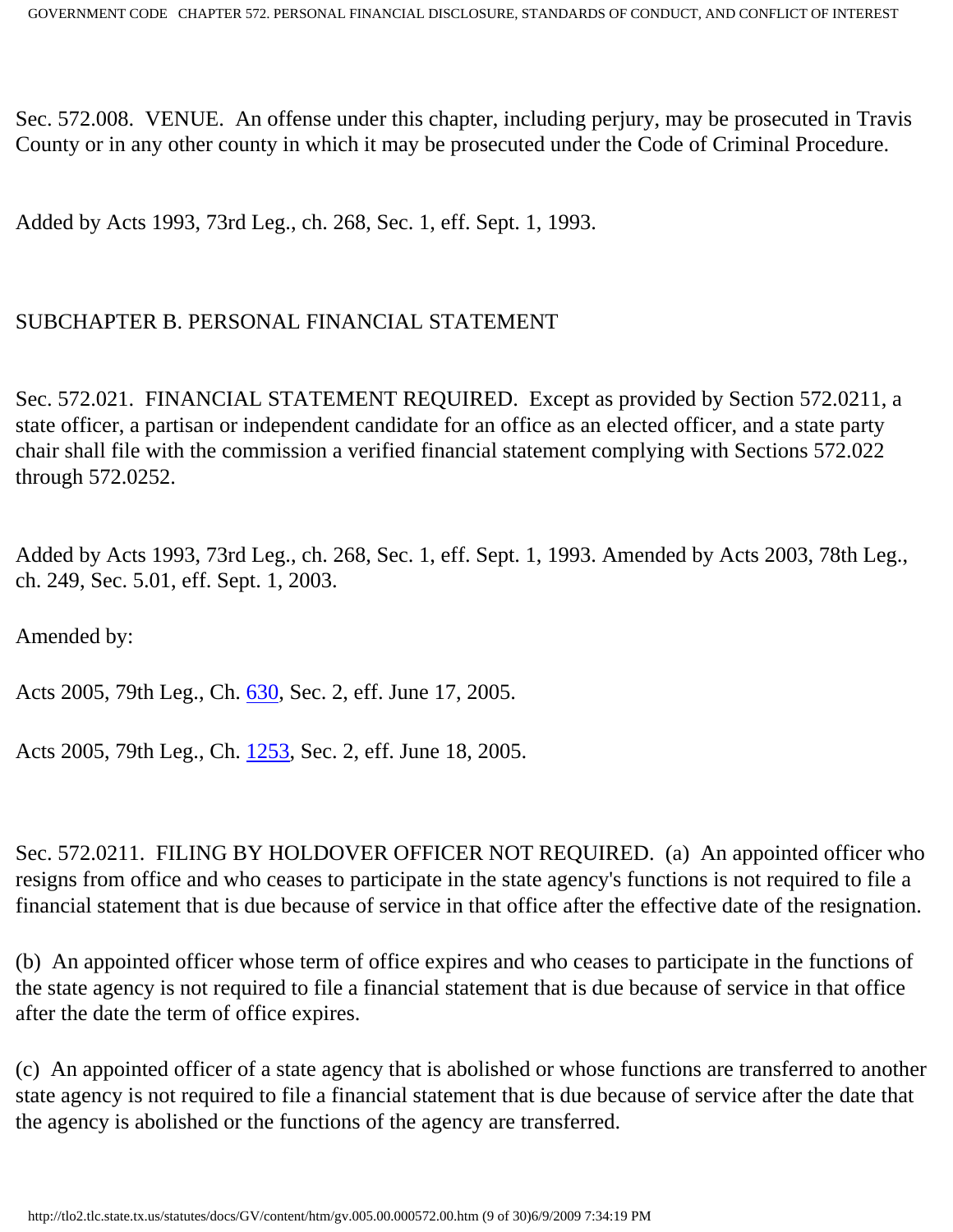(d) An appointed officer who resigns or whose term of office expires who does not intend to participate in the functions of the state agency shall deliver written notice of the officer's intention to the governor and the commission.

Added by Acts 2005, 79th Leg., Ch. [630](http://www.legis.state.tx.us/tlodocs/79R/billtext/html/HB02511F.HTM), Sec. 1, eff. June 17, 2005.

Sec. 572.022. REPORTING CATEGORIES; REQUIRED DESCRIPTIONS. (a) If an amount in a financial statement is required to be reported by category, the individual filing the statement shall report whether the amount is:

- (1) less than \$5,000;
- (2) at least \$5,000 but less than \$10,000;
- (3) at least \$10,000 but less than \$25,000; or
- (4) \$25,000 or more.

(b) The individual filing the statement shall report an amount of stock by category of number of shares instead of by category of dollar value and shall report whether the amount is:

- (1) less than 100 shares;
- (2) at least 100 but less than 500 shares;
- (3) at least 500 but less than 1,000 shares;
- (4) at least 1,000 but less than 5,000 shares;
- (5) at least 5,000 but less than 10,000 shares; or
- (6) 10,000 shares or more.

(c) The individual filing the statement shall report a description of real property by reporting:

(1) the street address, if available, or the number of lots or number of acres, as applicable, in each county, and the name of the county, if the street address is not available; and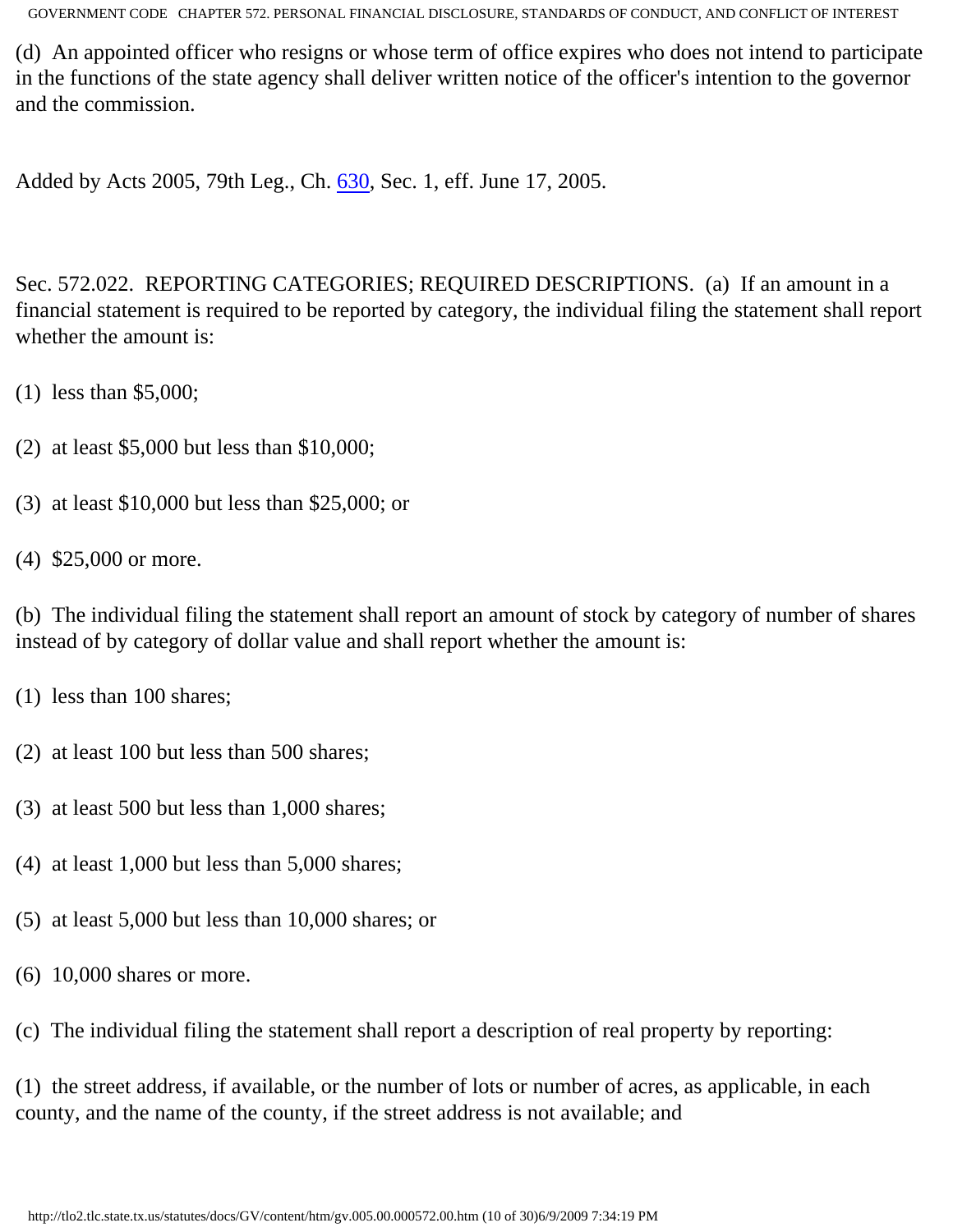(2) the names of all persons retaining an interest in the property, excluding an interest that is a severed mineral interest.

(d) For a gift of cash or a cash equivalent such as a negotiable instrument or gift certificate that is reported in accordance with Section 572.023(b)(7), the individual filing the statement shall include in the description of the gift a statement of the value of the gift.

Added by Acts 1993, 73rd Leg., ch. 268, Sec. 1, eff. Sept. 1, 1993. Amended by Acts 2003, 78th Leg., ch. 249, Sec. 5.02, eff. Sept. 1, 2003.

Amended by:

Acts 2007, 80th Leg., R.S., Ch. [342](http://www.legis.state.tx.us/tlodocs/80R/billtext/html/SB00129F.HTM), Sec. 1, eff. September 1, 2007.

Acts 2007, 80th Leg., R.S., Ch. [342](http://www.legis.state.tx.us/tlodocs/80R/billtext/html/SB00129F.HTM), Sec. 2, eff. September 1, 2007.

Sec. 572.023. CONTENTS OF FINANCIAL STATEMENT IN GENERAL. (a) A financial statement must include an account of the financial activity of the individual required by this subchapter to file a financial statement and an account of the financial activity of the individual's spouse and dependent children if the individual had actual control over that activity for the preceding calendar year.

(b) The account of financial activity consists of:

(1) a list of all sources of occupational income, identified by employer, or if self-employed, by the nature of the occupation, including identification of a person or other organization from which the individual or a business in which the individual has a substantial interest received a fee as a retainer for a claim on future services in case of need, as distinguished from a fee for services on a matter specified at the time of contracting for or receiving the fee, if professional or occupational services are not actually performed during the reporting period equal to or in excess of the amount of the retainer, and the category of the amount of the fee;

(2) identification by name and the category of the number of shares of stock of any business entity held or acquired, and if sold, the category of the amount of net gain or loss realized from the sale;

(3) a list of all bonds, notes, and other commercial paper held or acquired, and if sold, the category of the amount of net gain or loss realized from the sale;

(4) identification of each source and the category of the amount of income in excess of \$500 derived from each source from interest, dividends, royalties, and rents;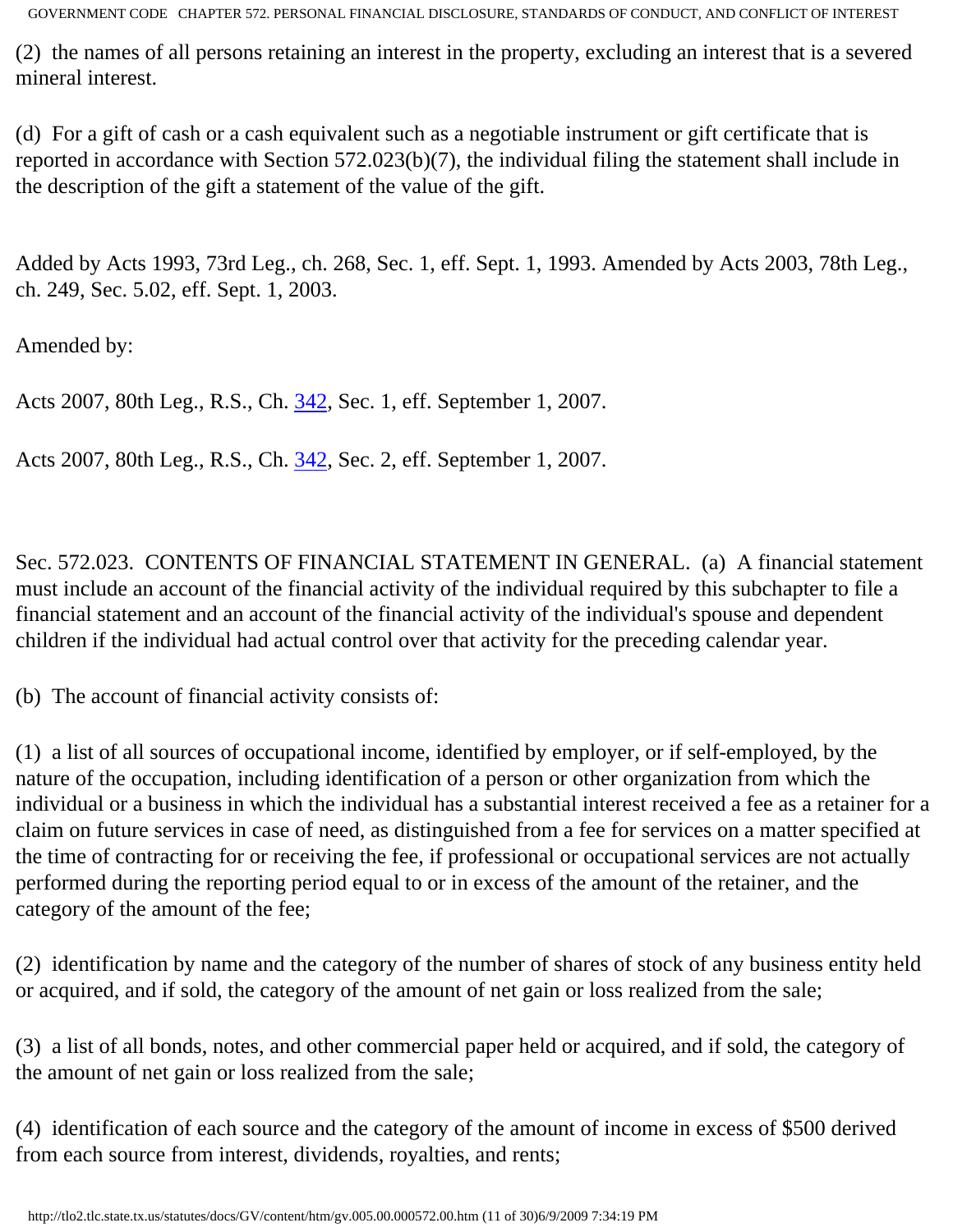(5) identification of each guarantor of a loan and identification of each person or financial institution to whom a personal note or notes or lease agreement for a total financial liability in excess of \$1,000 existed at any time during the year and the category of the amount of the liability;

(6) identification by description of all beneficial interests in real property and business entities held or acquired, and if sold, the category of the amount of the net gain or loss realized from the sale;

(7) identification of a person or other organization from which the individual or the individual's spouse or dependent children received a gift of anything of value in excess of \$250 and a description of each gift, except:

(A) a gift received from an individual related to the individual at any time within the second degree by consanguinity or affinity, as determined under Subchapter B, Chapter 573;

(B) a political contribution that was reported as required by Chapter 254, Election Code; and

(C) an expenditure required to be reported by a person required to be registered under Chapter 305;

(8) identification of the source and the category of the amount of all income received as beneficiary of a trust, other than a blind trust that complies with Subsection (c), and identification of each trust asset, if known to the beneficiary, from which income was received by the beneficiary in excess of \$500;

(9) identification by description and the category of the amount of all assets and liabilities of a corporation, firm, partnership, limited partnership, limited liability partnership, professional corporation, professional association, joint venture, or other business association in which 50 percent or more of the outstanding ownership was held, acquired, or sold;

(10) a list of all boards of directors of which the individual is a member and executive positions that the individual holds in corporations, firms, partnerships, limited partnerships, limited liability partnerships, professional corporations, professional associations, joint ventures, or other business associations or proprietorships, stating the name of each corporation, firm, partnership, limited partnership, limited liability partnership, professional corporation, professional association, joint venture, or other business association or proprietorship and the position held;

(11) identification of any person providing transportation, meals, or lodging expenses permitted under Section 36.07(b), Penal Code, and the amount of those expenses, other than expenditures required to be reported under Chapter 305;

(12) any corporation, firm, partnership, limited partnership, limited liability partnership, professional corporation, professional association, joint venture, or other business association, excluding a publicly held corporation, in which both the individual and a person registered under Chapter 305 have an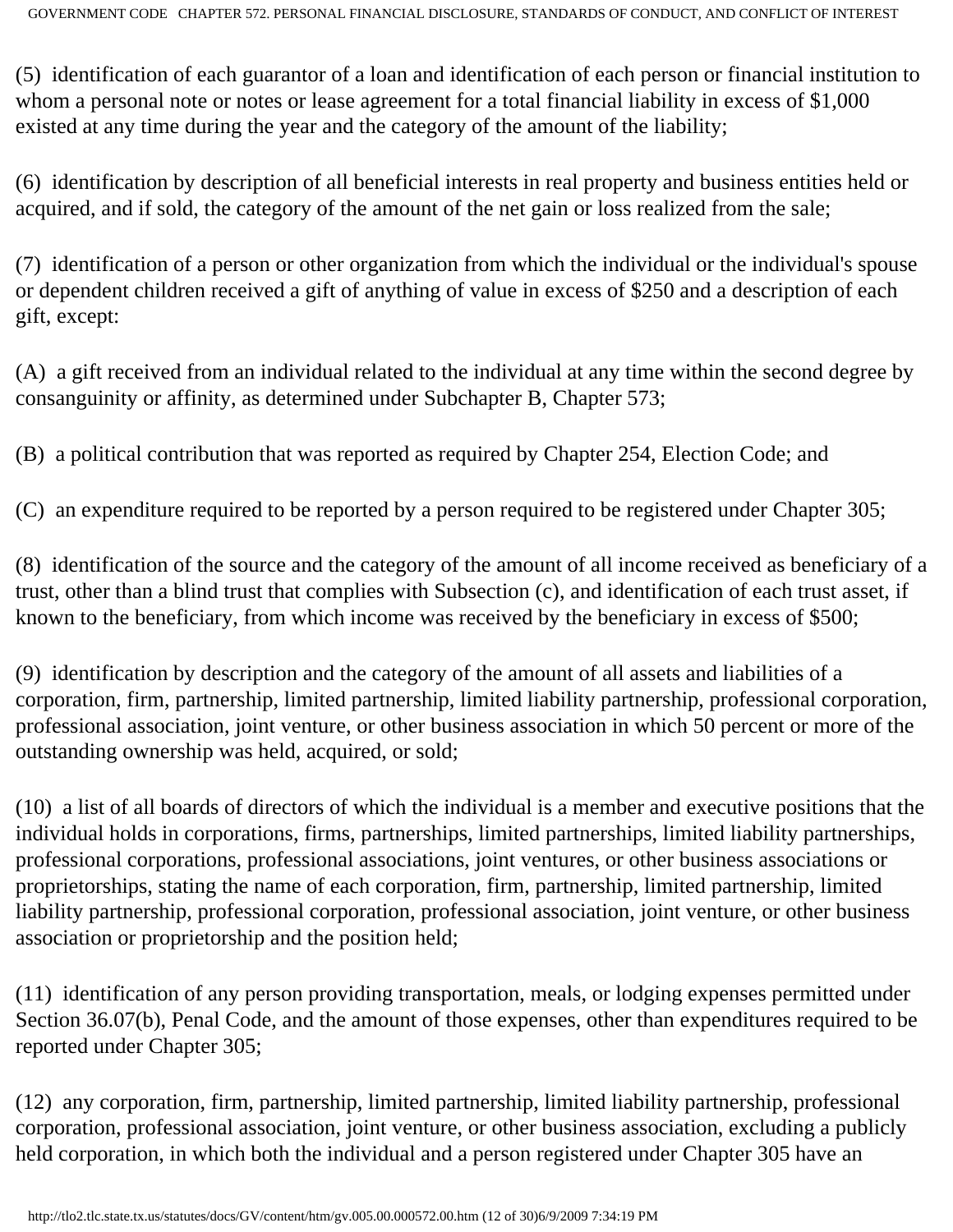(13) identification by name and the category of the number of shares of any mutual fund held or acquired, and if sold, the category of the amount of net gain or loss realized from the sale; and

(14) identification of each blind trust that complies with Subsection (c), including:

(A) the category of the fair market value of the trust;

- (B) the date the trust was created;
- (C) the name and address of the trustee; and

(D) a statement signed by the trustee, under penalty of perjury, stating that:

(i) the trustee has not revealed any information to the individual, except information that may be disclosed under Subdivision (8); and

(ii) to the best of the trustee's knowledge, the trust complies with this section.

(c) For purposes of Subsections (b)(8) and (14), a blind trust is a trust as to which:

- (1) the trustee:
- (A) is a disinterested party;
- (B) is not the individual;
- (C) is not required to register as a lobbyist under Chapter 305;
- (D) is not a public officer or public employee; and

(E) was not appointed to public office by the individual or by a public officer or public employee the individual supervises; and

(2) the trustee has complete discretion to manage the trust, including the power to dispose of and acquire trust assets without consulting or notifying the individual.

(d) If a blind trust under Subsection (c) is revoked while the individual is subject to this subchapter, the individual must file an amendment to the individual's most recent financial statement, disclosing the date of revocation and the previously unreported value by category of each asset and the income derived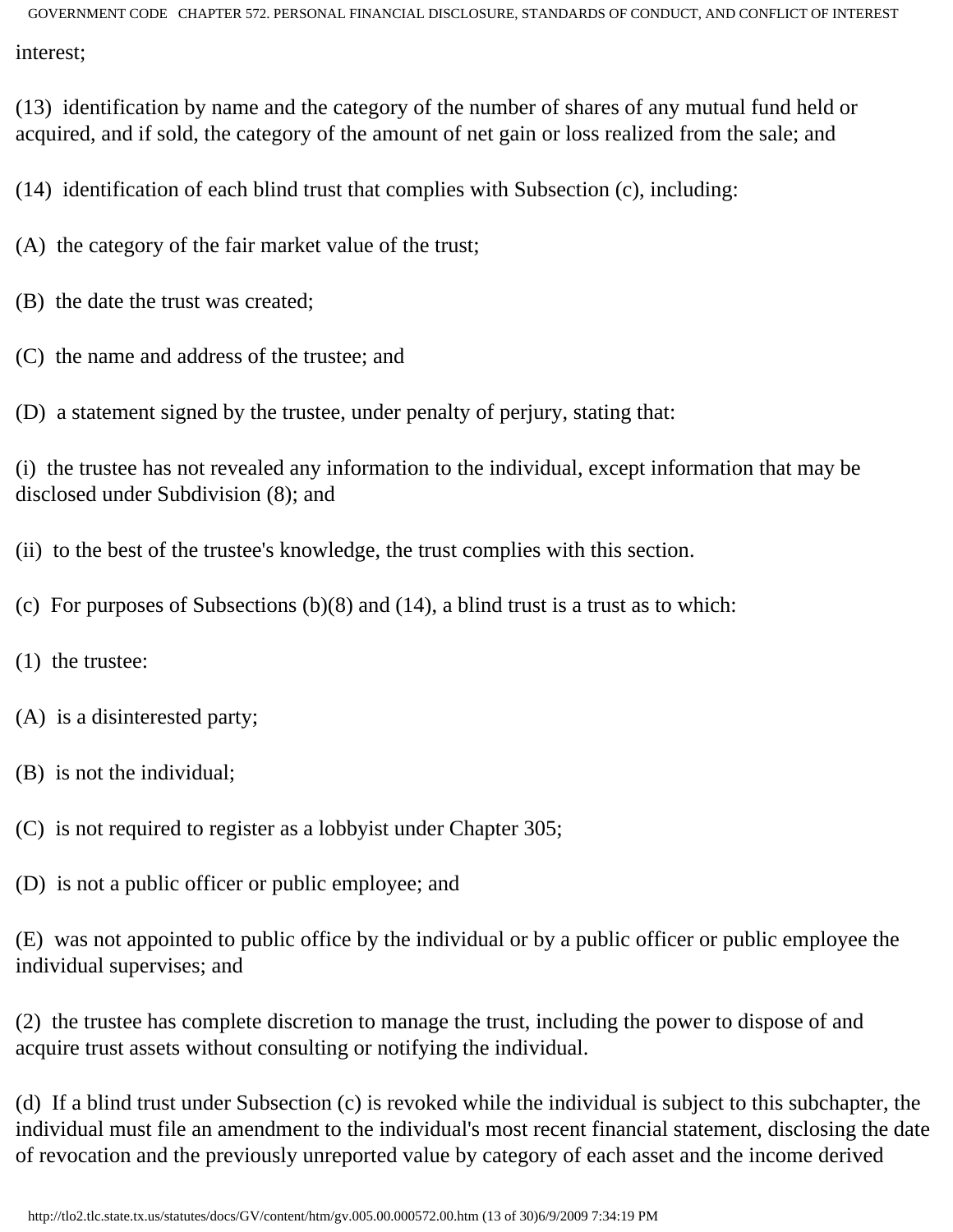from each asset.

Added by Acts 1993, 73rd Leg., ch. 268, Sec. 1, eff. Sept. 1, 1993. Amended by Acts 2003, 78th Leg., ch. 249, Sec. 5.03, eff. Sept. 1, 2003.

#### Sec. 572.024. INFORMATION ABOUT SERVICES FOR LOBBYISTS OR LOBBYIST

EMPLOYERS. A state officer who receives a fee for services rendered by the officer to or on behalf of a person required to be registered under Chapter 305, or to or on behalf of a person or entity that the officer actually knows directly compensates or reimburses a person required to be registered under Chapter 305, shall report on the financial statement the name of each person or entity for which the services were rendered and the category of the amount of each fee.

Added by Acts 1993, 73rd Leg., ch. 268, Sec. 1, eff. Sept. 1, 1993.

Sec. 572.025. INFORMATION ABOUT LEGISLATORS' REPRESENTATION BEFORE EXECUTIVE STATE AGENCIES. A member of the legislature who represents another person for compensation before an executive state agency shall report on the financial statement:

- (1) the name of the agency;
- (2) the person represented by the member; and
- (3) the category of the amount of compensation received by the member for that representation.

Added by Acts 1993, 73rd Leg., ch. 268, Sec. 1, eff. Sept. 1, 1993.

Sec. 572.0251. INFORMATION ABOUT LEGISLATIVE CONTINUANCES. A member or memberelect of the legislature licensed to practice law in this state who represents a party to a civil or criminal case for compensation and on that party's behalf applies for or obtains a legislative continuance under Section 30.003, Civil Practice and Remedies Code, or under another law or rule that requires or permits a court to grant a continuance on the grounds that an attorney for a party is a member or member-elect of the legislature shall report on the financial statement:

(1) the name of the party represented;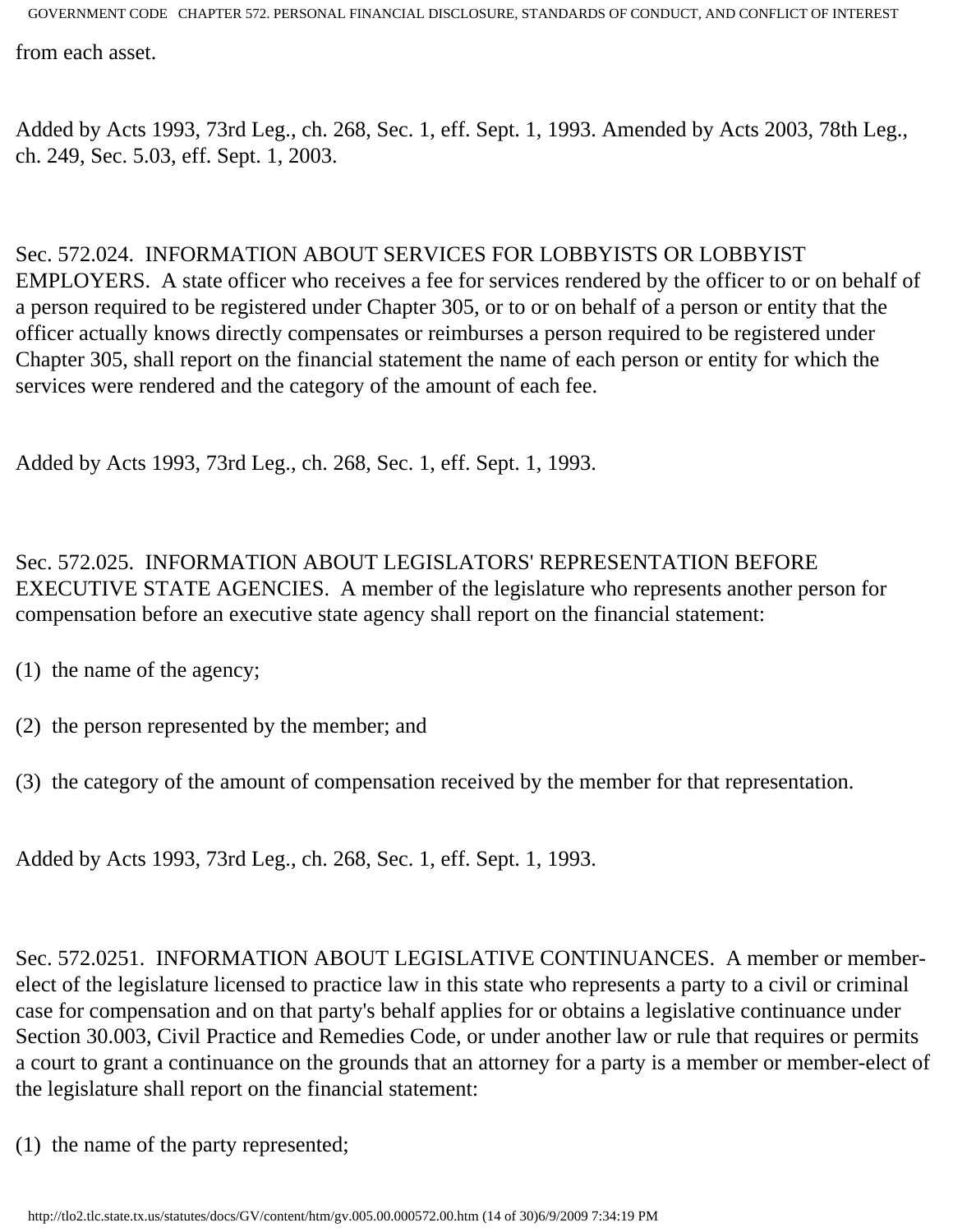(2) the date on which the member or member-elect was retained to represent the party;

(3) the style and cause number of the action in which the continuance was sought and the court and jurisdiction in which the action was pending when the continuance was sought;

(4) the date on which the member or member-elect applied for a continuance; and

(5) whether the continuance was granted.

Added by Acts 2003, 78th Leg., ch. 249, Sec. 5.04, eff. Sept. 1, 2003.

Sec. 572.0252. INFORMATION ABOUT REFERRALS. A state officer who is an attorney shall report on the financial statement:

- (1) making or receiving any referral for compensation for legal services; and
- (2) the category of the amount of any fee accepted for making a referral for legal services.

Added by Acts 2003, 78th Leg., ch. 249, Sec. 5.04, eff. Sept. 1, 2003.

Sec. 572.026. FILING DATES FOR STATE OFFICERS AND STATE PARTY CHAIRS. (a) Not later than April 30 each year, a state officer or a state party chair shall file the financial statement as required by this subchapter.

(b) An individual who is appointed to serve as a salaried appointed officer or an appointed officer of a major state agency or who is appointed to fill a vacancy in an elective office shall file a financial statement not later than the 30th day after the date of appointment or the date of qualification for the office, or if confirmation by the senate is required, before the first committee hearing on the confirmation, whichever date is earlier.

(c) An individual who is appointed or employed as the executive head of a state agency shall file a financial statement not later than the 45th day after the date on which the individual assumes the duties of the position. A state agency shall immediately notify the commission of the appointment or employment of an executive head of the agency.

(d) An individual required to file a financial statement under Subsection (a) may request the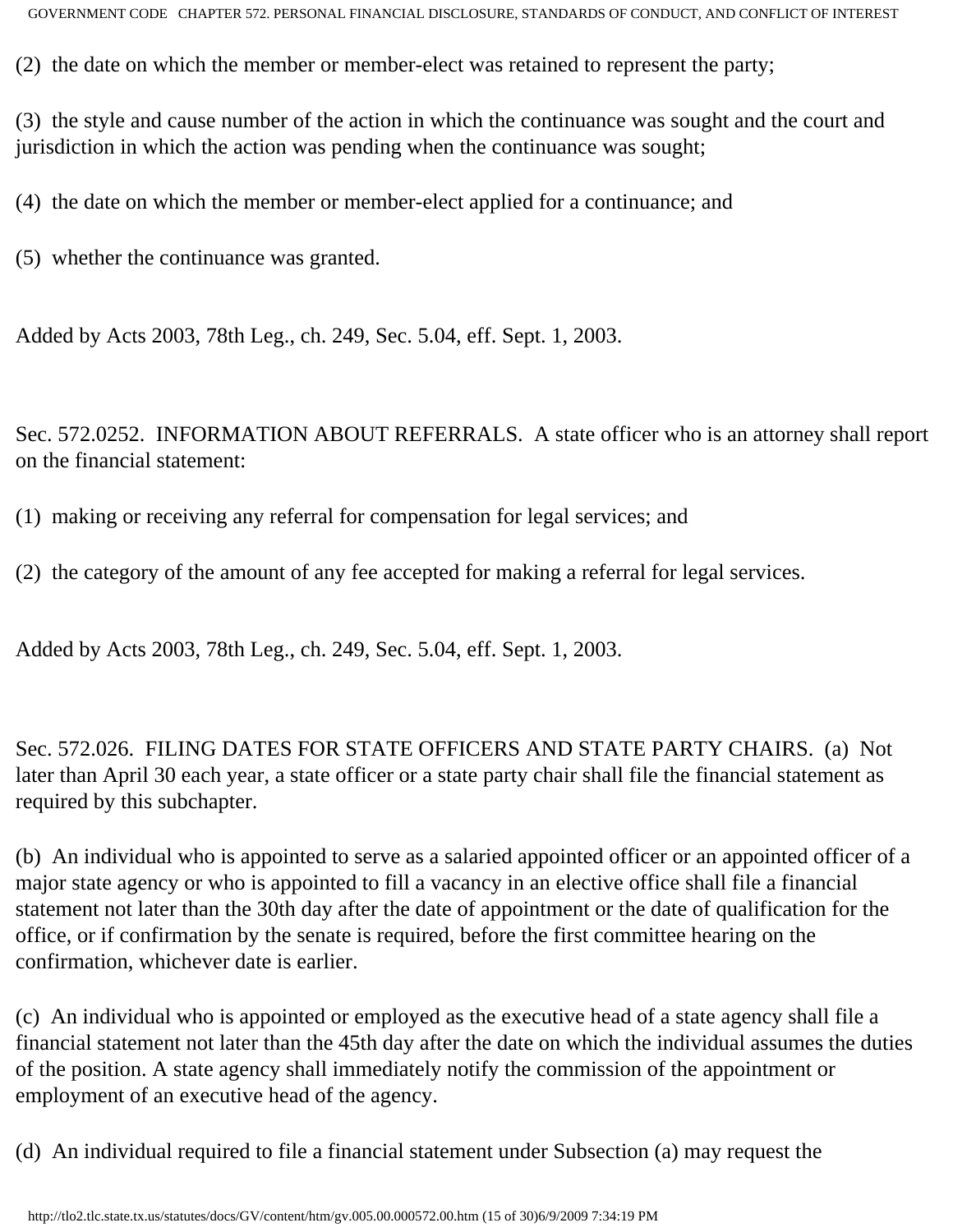commission to grant an extension of not more than 60 days for filing the statement. The commission shall grant the request if it is received before the filing deadline or if a timely filing or request for extension is prevented because of physical or mental incapacity. The commission may not grant more than one extension to an individual in one year except for good cause shown.

Added by Acts 1993, 73rd Leg., ch. 268, Sec. 1, eff. Sept. 1, 1993. Amended by Acts 2003, 78th Leg., ch. 249, Sec. 5.05, eff. Sept. 1, 2003.

Amended by:

Acts 2005, 79th Leg., Ch. [1253](http://www.legis.state.tx.us/tlodocs/79R/billtext/html/HB01945F.HTM), Sec. 3, eff. June 18, 2005.

Acts 2005, 79th Leg., Ch. [1253](http://www.legis.state.tx.us/tlodocs/79R/billtext/html/HB01945F.HTM), Sec. 4, eff. June 18, 2005.

Acts 2007, 80th Leg., R.S., Ch. [248](http://www.legis.state.tx.us/tlodocs/80R/billtext/html/HB02839F.HTM), Sec. 1, eff. May 25, 2007.

Sec. 572.027. FILING DATES FOR CANDIDATES. (a) Not later than the 40th day after the date of the regular filing deadline for an application for a place on the ballot in the general primary election, an individual who is a partisan or independent candidate for an office as an elected officer shall file the financial statement required by this subchapter.

(b) If the deadline under which a candidate files an application for a place on the ballot, other than the regular filing deadline for an independent candidate, or files a declaration of write-in candidacy falls after the date of the regular filing deadline for candidates in the general primary election, the candidate shall file the financial statement not later than the 30th day after that later deadline. However, if that deadline falls after the 35th day before the date of the election in which the candidate is running, the candidate shall file the statement not later than the fifth day before the date of that election.

(c) An individual who is a candidate in a special election for an office as an elected officer shall file the financial statement not later than the fifth day before the date of that election.

(d) An individual nominated to fill a vacancy in a nomination as a candidate for a position as an elected officer under Chapter 145, Election Code, shall file the financial statement not later than the 15th day after the date the certificate of nomination required by Section 145.037 or 145.038, Election Code, is filed.

Added by Acts 1993, 73rd Leg., ch. 268, Sec. 1, eff. Sept. 1, 1993. Amended by Acts 1997, 75th Leg., ch. 1134, Sec. 13, eff. Sept. 1, 1997.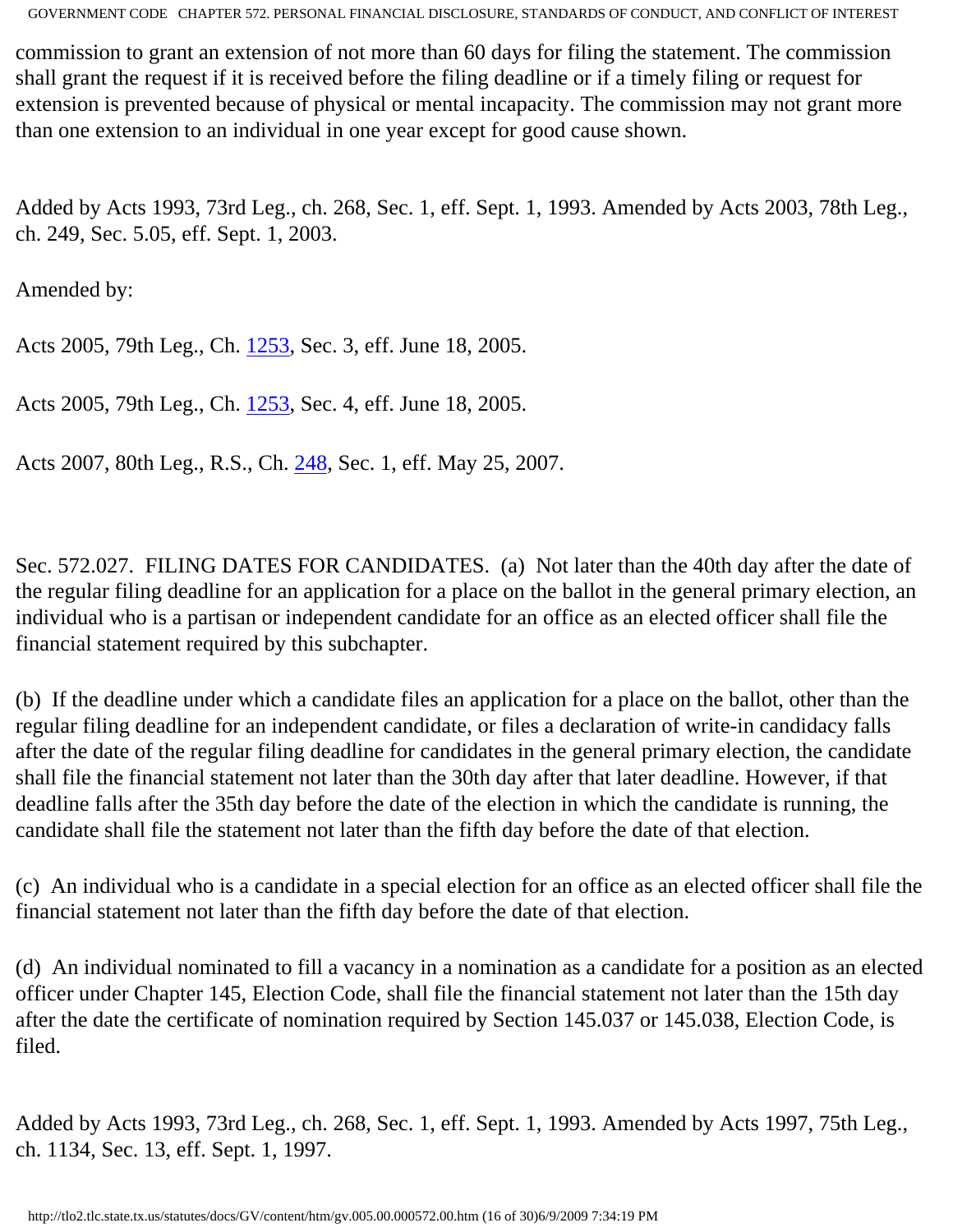Sec. 572.028. DUPLICATE STATEMENTS. If an individual has filed a financial statement under one provision of this subchapter covering the preceding calendar year, the individual is not required to file a financial statement required under another provision of this subchapter to cover that same year if, before the deadline for filing the statement under the other provision, the individual notifies the commission in writing that the individual has already filed a financial statement under the provision specified.

Added by Acts 1993, 73rd Leg., ch. 268, Sec. 1, eff. Sept. 1, 1993.

Sec. 572.029. TIMELINESS OF FILING. (a) The deadline for filing a financial statement required by this subchapter is 5 p.m. of the last day designated in the applicable provision for filing the statement.

(b) If the last day for filing the financial statement is a Saturday, Sunday, or holiday included under Subchapter B, Chapter 662, the statement is timely if filed on the next day that is not a Saturday, Sunday, or listed holiday.

(c) A financial statement is timely filed if it is properly addressed and placed in the United States Post Office or in the hands of a common or contract carrier not later than the last day for filing the financial statement. The post office cancellation mark or the receipt mark of a common or contract carrier is prima facie evidence of the date the statement was deposited with the post office or carrier. The individual filing the statement may show by competent evidence that the actual date of posting was different from that shown by the marks.

Added by Acts 1993, 73rd Leg., ch. 268, Sec. 1, eff. Sept. 1, 1993.

Sec. 572.030. PREPARATION AND MAILING OF FORMS. (a) The commission shall design forms that may be used for filing the financial statement under this subchapter.

- (b) The commission shall mail to each individual required to file under this subchapter a notice that:
- (1) states that the individual is required to file a financial statement under this subchapter;
- (2) identifies the filing dates for the financial statement as provided by Sections 572.026 and 572.027;
- (3) describes the manner in which the individual may obtain the financial statement forms and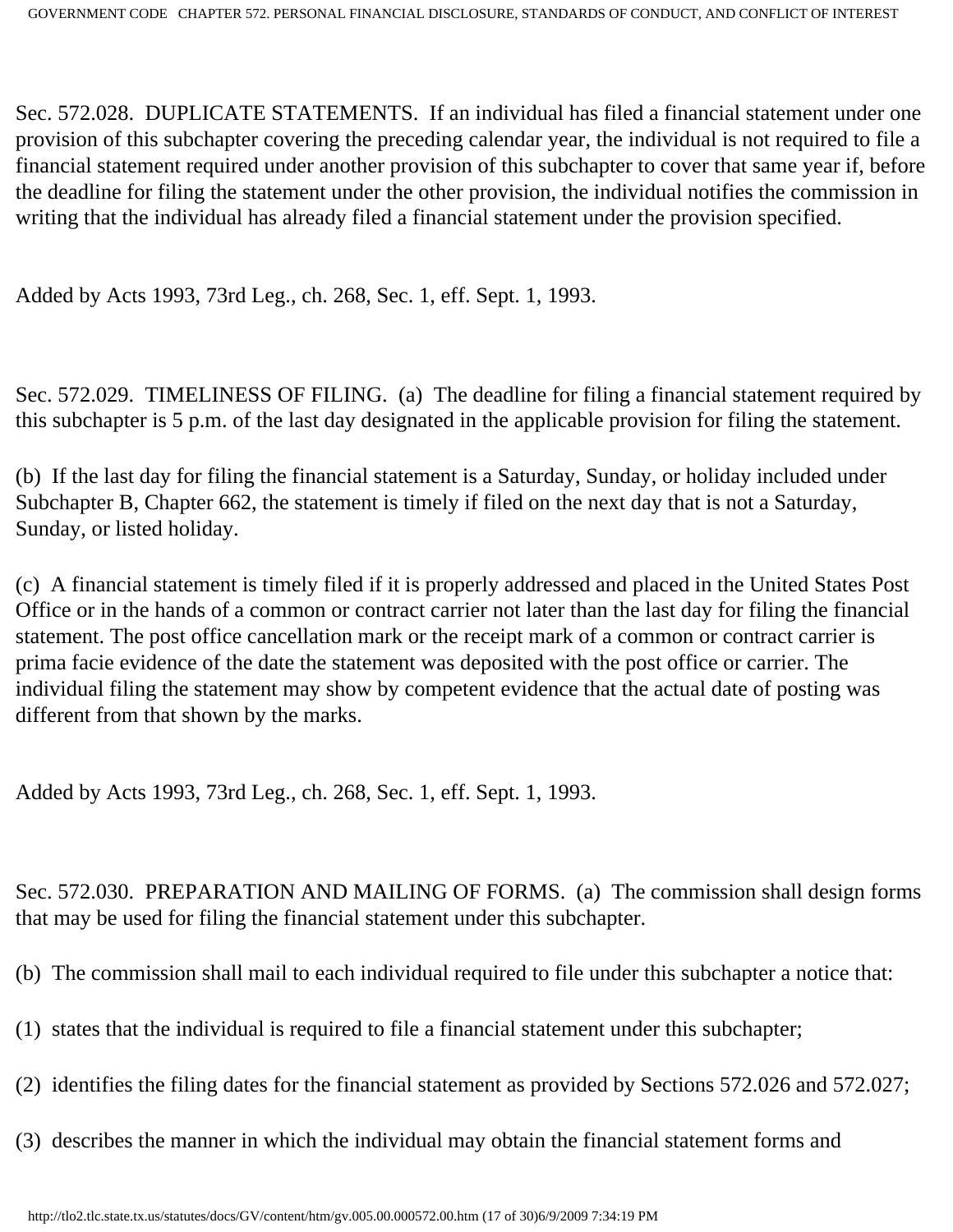instructions from the commission's Internet website;

(4) states that on request of the individual, the commission will mail to the individual a copy of the financial statement forms and instructions; and

(5) states, if applicable, the fee for mailing the forms and instructions and the manner in which the individual may pay the fee.

(c) The notice required by Subsection (b) must be mailed:

(1) before the 30th day before the deadline for filing the financial statement under Section 572.026(a) or (c), except as otherwise provided by this subsection;

(2) not later than the 15th day after the applicable deadline for filing an application for a place on the ballot or a declaration of write-in candidacy for candidates required to file under Section 572.027(a), (b), or  $(c)$ ;

(3) not later than the seventh day after the date of appointment for individuals required to file under Section 572.026(b), or if the legislature is in session, sooner if possible; and

(4) not later than the fifth day after the date the certificate of nomination is filed for candidates required to file under Section 574.027(d).

(d) The commission shall mail a copy of the financial statement forms and instructions to an individual not later than the third business day after the date the commission receives the individual's request for the forms and instructions.

(e) The commission may charge a fee for mailing the financial statement forms and instructions to an individual. The amount of the fee may not exceed the reasonable cost of producing and mailing the forms and instructions.

Added by Acts 1993, 73rd Leg., ch. 268, Sec. 1, eff. Sept. 1, 1993. Amended by Acts 1997, 75th Leg., ch. 1134, Sec. 14, eff. Sept. 1, 1997.

Amended by:

Acts 2007, 80th Leg., R.S., Ch. [299](http://www.legis.state.tx.us/tlodocs/80R/billtext/html/HB01652F.HTM), Sec. 1, eff. June 15, 2007.

Sec. 572.031. DETERMINATION OF COMPLIANCE WITH SUBCHAPTER. (a) The commission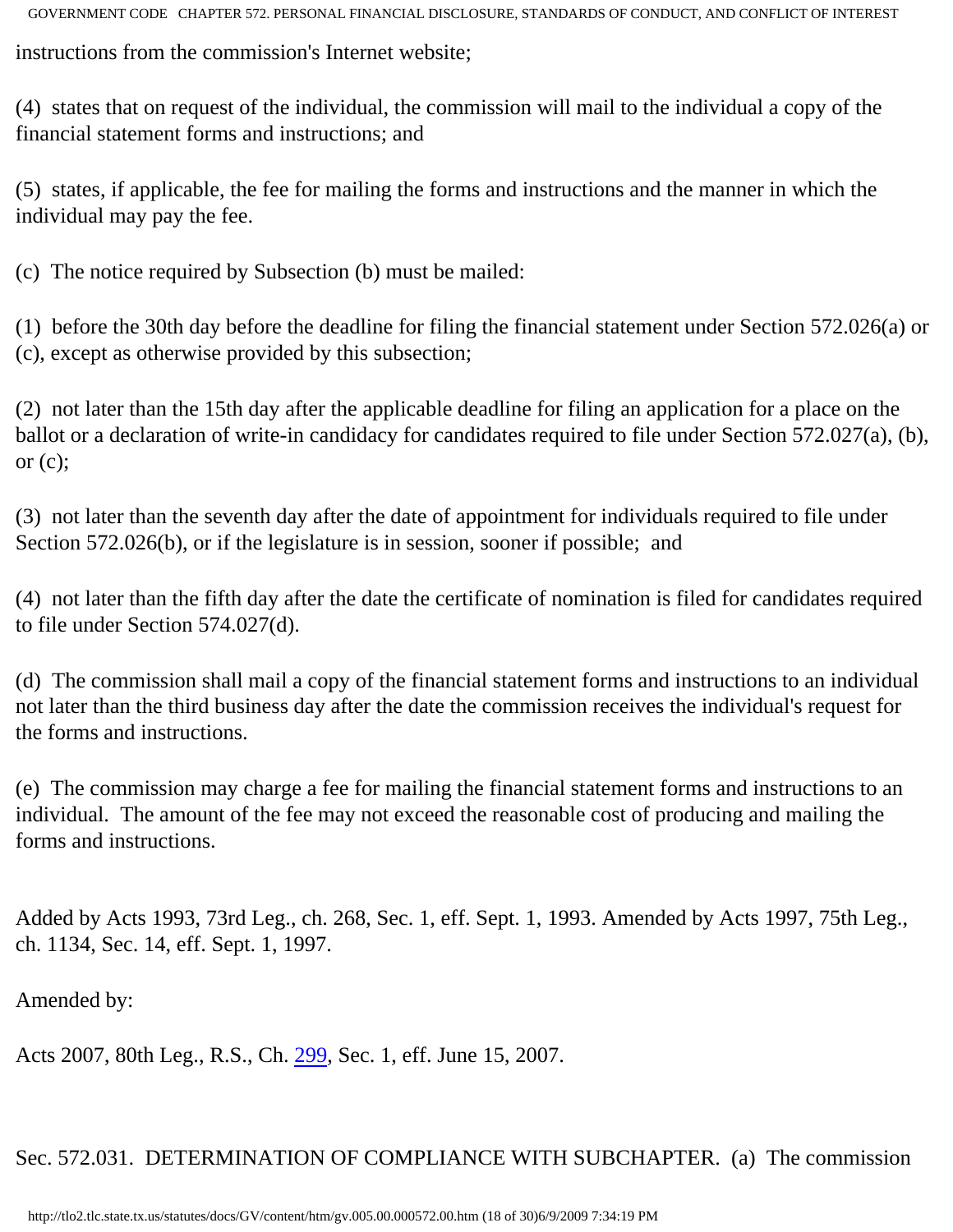shall conduct a continuing survey to determine whether all individuals required to file financial statements under this subchapter have filed statements in compliance with this subchapter.

(b) If the commission determines that an individual has failed to file the statement in compliance with this subchapter, the commission shall send a written statement of the determination to the appropriate prosecuting attorneys of the state.

Added by Acts 1993, 73rd Leg., ch. 268, Sec. 1, eff. Sept. 1, 1993.

Sec. 572.032. PUBLIC ACCESS TO STATEMENTS. (a) Financial statements filed under this subchapter are public records. The commission shall maintain the statements in separate alphabetical files and in a manner that is accessible to the public during regular office hours.

(a-1) The commission shall remove the home address of a judge or justice from a financial statement filed under this subchapter before:

(1) permitting a member of the public to view the statement; or

(2) providing a copy of the statement to a member of the public.

(b) During the one-year period following the filing of a financial statement, each time a person requests to see the financial statement, excluding the commission or a commission employee acting on official business, the commission shall place in the file a statement of the person's name and address, whom the person represents, and the date of the request. The commission shall retain that statement in the file for one year after the date the requested financial statement is filed.

(c) After the second anniversary of the date the individual ceases to be a state officer, the commission may and on notification from the former state officer shall destroy each financial statement filed by the state officer.

Added by Acts 1993, 73rd Leg., ch. 268, Sec. 1, eff. Sept. 1, 1993.

Amended by:

Acts 2007, 80th Leg., R.S., Ch. [638](http://www.legis.state.tx.us/tlodocs/80R/billtext/html/HB00842F.HTM), Sec. 1, eff. June 15, 2007.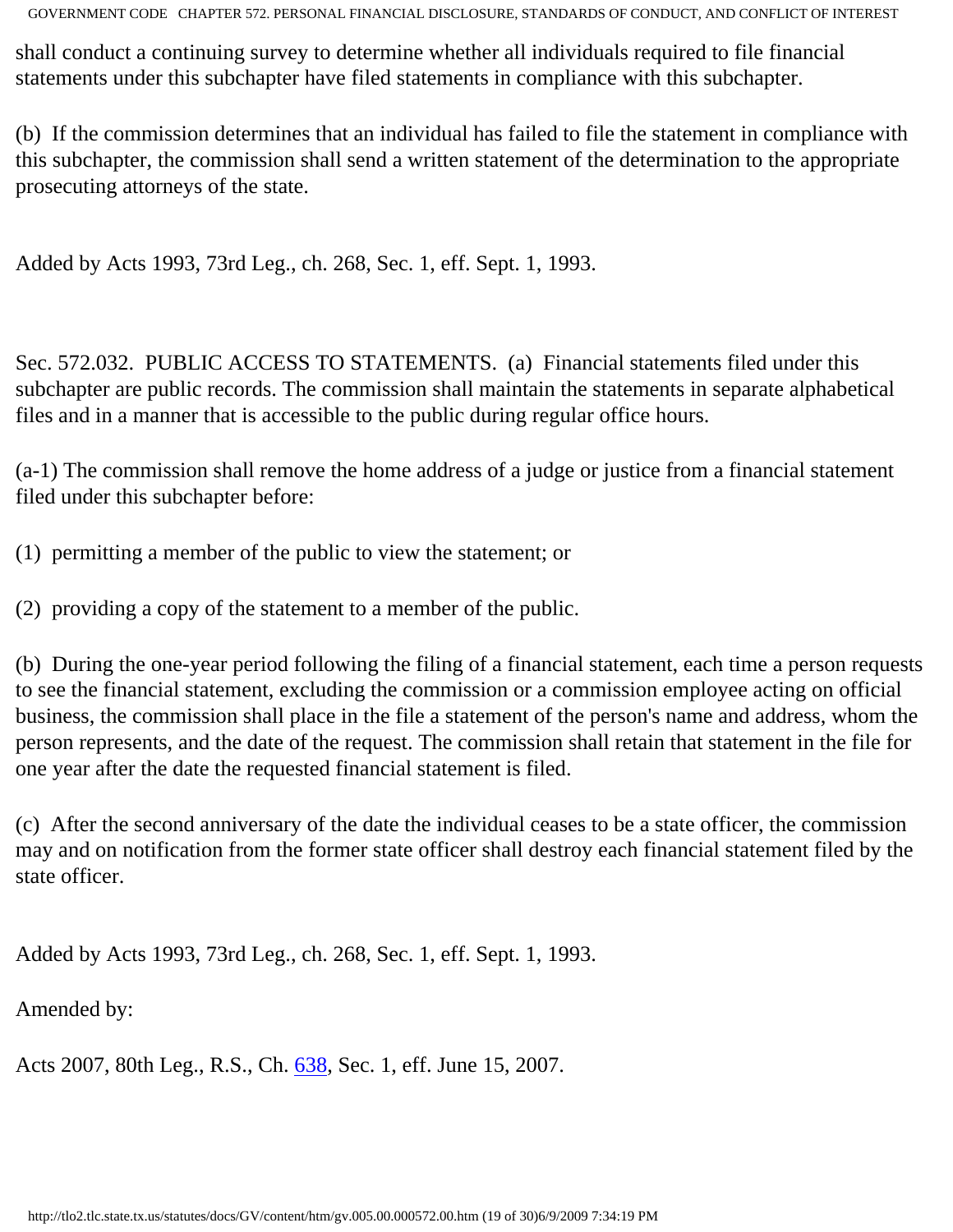Sec. 572.033. CIVIL PENALTY. (a) The commission shall determine from any available evidence whether a statement required to be filed under this subchapter is late. On making a determination that the statement is late, the commission shall immediately mail a notice of the determination to the individual responsible for filing the statement and to the appropriate attorney for the state.

(b) If a statement is determined to be late, the individual responsible for filing the statement is liable to the state for a civil penalty of \$500. If a statement is more than 30 days late, the commission shall issue a warning of liability by registered mail to the individual responsible for the filing. If the penalty is not paid before the 10th day after the date on which the warning is received, the individual is liable for a civil penalty in an amount determined by commission rule, but not to exceed \$10,000.

(c) This section is cumulative of any other available sanction for a late filing of a sworn statement.

Added by Acts 1993, 73rd Leg., ch. 268, Sec. 1, eff. Sept. 1, 1993. Amended by Acts 2003, 78th Leg., ch. 249, Sec. 5.06, eff. Sept. 1, 2003.

Sec. 572.034. CRIMINAL PENALTY. (a) An individual commits an offense if the individual is a state officer or candidate or state party chair and knowingly and wilfully fails to file a financial statement as required by this subchapter.

(b) An offense under this section is a Class B misdemeanor.

(c) In a prosecution for failure to file a financial statement under this section, it is a defense that the individual did not receive copies of the financial statement form required by this subchapter to be mailed to the individual.

Added by Acts 1993, 73rd Leg., ch. 268, Sec. 1, eff. Sept. 1, 1993.

Amended by:

Acts 2005, 79th Leg., Ch. [1253](http://www.legis.state.tx.us/tlodocs/79R/billtext/html/HB01945F.HTM), Sec. 5, eff. June 18, 2005.

# SUBCHAPTER C. STANDARDS OF CONDUCT AND CONFLICT OF INTEREST PROVISIONS

For expiration of Subsections (g), (h), and (i), see Subsection (i).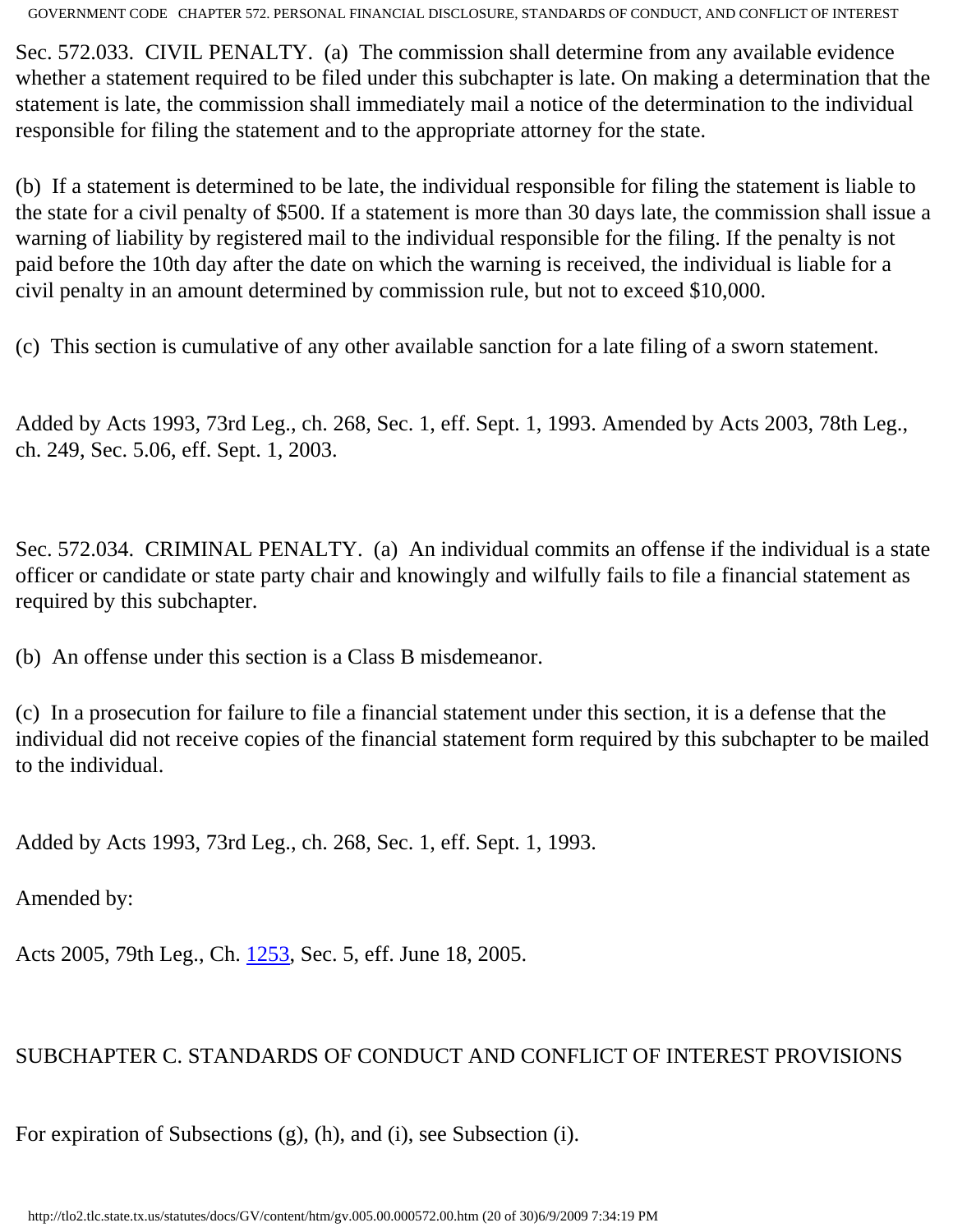Sec. 572.051. STANDARDS OF CONDUCT; STATE AGENCY ETHICS POLICY. (a) A state officer or employee should not:

(1) accept or solicit any gift, favor, or service that might reasonably tend to influence the officer or employee in the discharge of official duties or that the officer or employee knows or should know is being offered with the intent to influence the officer's or employee's official conduct;

(2) accept other employment or engage in a business or professional activity that the officer or employee might reasonably expect would require or induce the officer or employee to disclose confidential information acquired by reason of the official position;

(3) accept other employment or compensation that could reasonably be expected to impair the officer's or employee's independence of judgment in the performance of the officer's or employee's official duties;

(4) make personal investments that could reasonably be expected to create a substantial conflict between the officer's or employee's private interest and the public interest; or

(5) intentionally or knowingly solicit, accept, or agree to accept any benefit for having exercised the officer's or employee's official powers or performed the officer's or employee's official duties in favor of another.

(b) A state employee who violates Subsection (a) or an ethics policy adopted under Subsection (c) is subject to termination of the employee's state employment or another employment-related sanction. Notwithstanding this subsection, a state officer or employee who violates Subsection (a) is subject to any applicable civil or criminal penalty if the violation also constitutes a violation of another statute or rule.

(c) Each state agency shall:

(1) adopt a written ethics policy for the agency's employees consistent with the standards prescribed by Subsection (a) and other provisions of this subchapter; and

(2) distribute a copy of the ethics policy and this subchapter to:

(A) each new employee not later than the third business day after the date the person begins employment with the agency; and

(B) each new officer not later than the third business day after the date the person qualifies for office.

(d) The office of the attorney general shall develop, in coordination with the commission, and distribute a model policy that state agencies may use in adopting an agency ethics policy under Subsection (c). A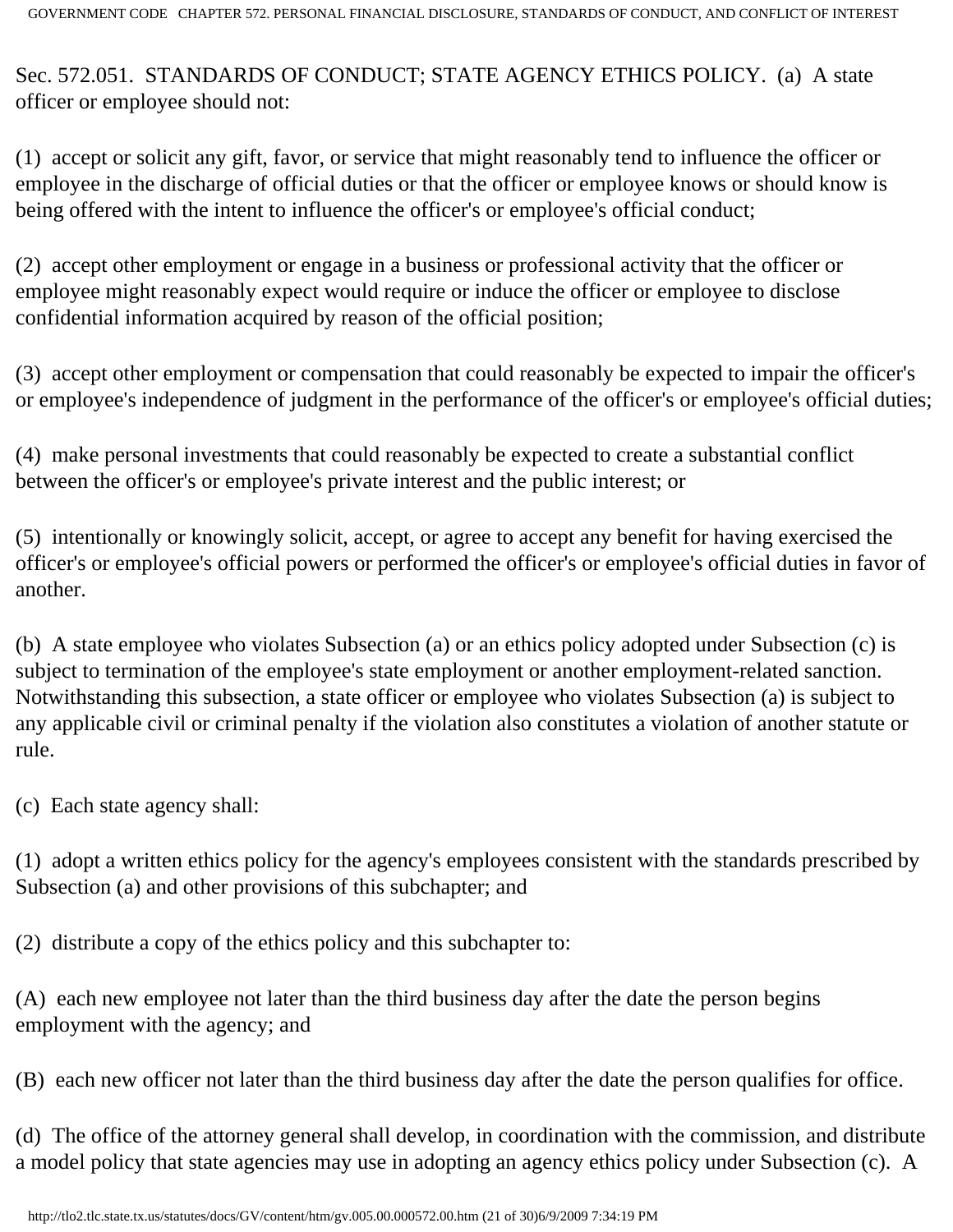GOVERNMENT CODE CHAPTER 572. PERSONAL FINANCIAL DISCLOSURE, STANDARDS OF CONDUCT, AND CONFLICT OF INTEREST state agency is not required to adopt the model policy developed under this subsection.

(e) Subchapters E and F, Chapter 571, do not apply to a violation of this section.

(f) Notwithstanding Subsection (e), if a person with knowledge of a violation of an agency ethics policy adopted under Subsection (c) that also constitutes a criminal offense under another law of this state reports the violation to an appropriate prosecuting attorney, then, not later than the 60th day after the date a person notifies the prosecuting attorney under this subsection, the prosecuting attorney shall notify the commission of the status of the prosecuting attorney's investigation of the alleged violation. The commission shall, on the request of the prosecuting attorney, assist the prosecuting attorney in investigating the alleged violation. This subsection does not apply to an alleged violation by a member or employee of the commission.

(g) Not later than November 1, 2007, the office of the attorney general shall:

(1) develop a model ethics policy as required by Subsection (d); and

(2) distribute the policy to each state agency required to adopt an ethics policy under Subsection (c).

(h) Not later than January 1, 2008, each state agency shall:

(1) adopt an ethics policy as required by Subsection (c); and

(2) distribute a copy of the ethics policy and this subchapter to each employee of the agency.

(i) Subsections (g) and (h) and this subsection expire January 15, 2008.

Added by Acts 1993, 73rd Leg., ch. 268, Sec. 1, eff. Sept. 1, 1993.

Amended by:

Acts 2007, 80th Leg., R.S., Ch. [629](http://www.legis.state.tx.us/tlodocs/80R/billtext/html/HB00590F.HTM), Sec. 1, eff. September 1, 2007.

Sec. 572.052. REPRESENTATION BY LEGISLATORS BEFORE STATE AGENCIES; CRIMINAL OFFENSE. (a) A member of the legislature may not, for compensation, represent another person before a state agency in the executive branch of state government unless the representation:

(1) is pursuant to an attorney-client relationship in a criminal law matter; or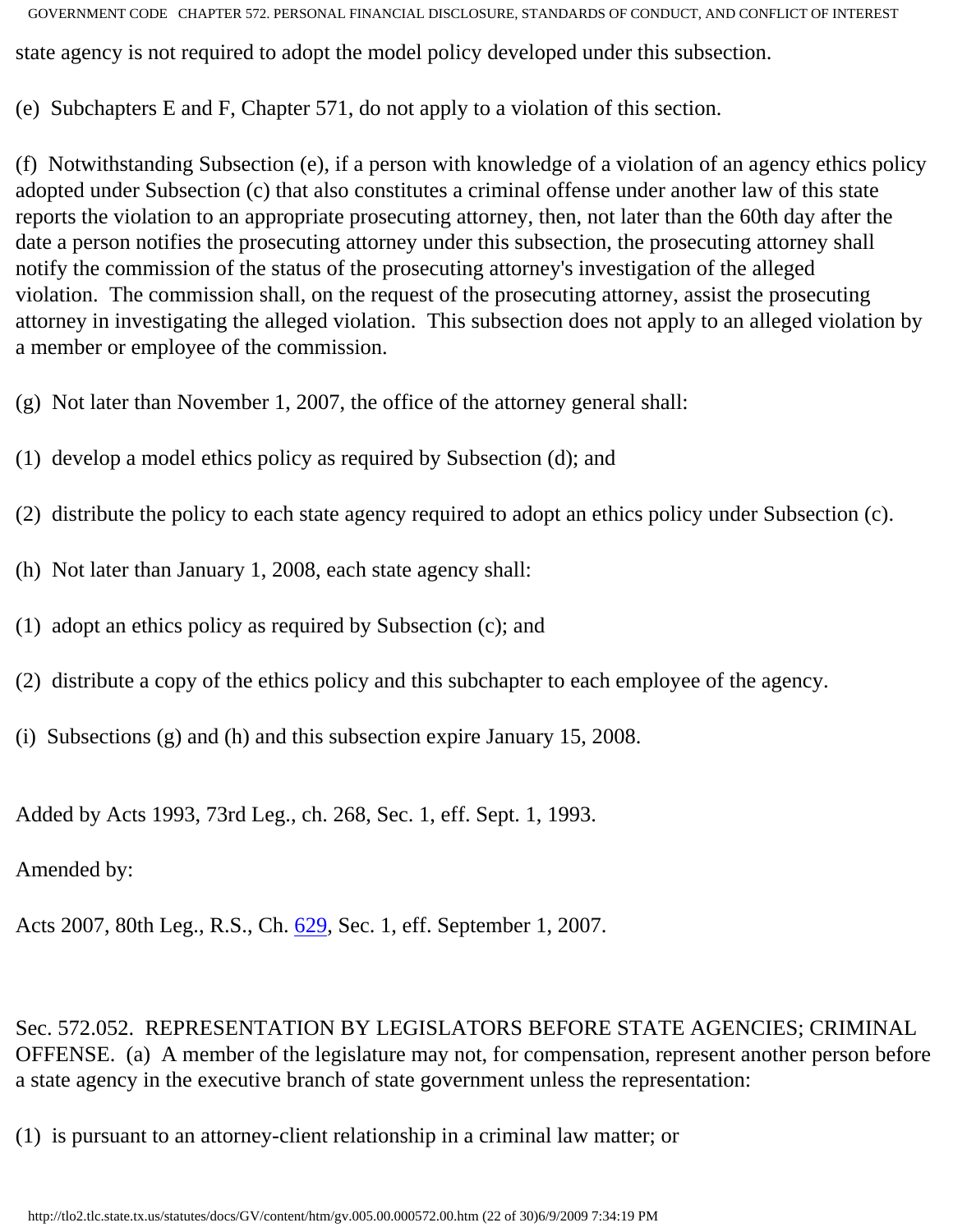(2) involves the filing of documents that involve only ministerial acts on the part of the commission, agency, board, department, or officer.

(b) A member of the legislature commits an offense if the member violates this section. An offense under this subsection is a Class A misdemeanor.

Added by Acts 1993, 73rd Leg., ch. 268, Sec. 1, eff. Sept. 1, 1993. Amended by Acts 1997, 75th Leg., ch. 1134, Sec. 15, eff. Sept. 1, 1997; Acts 2003, 78th Leg., ch. 249, Sec. 5.07, eff. Sept. 1, 2003.

Sec. 572.053. VOTING BY LEGISLATORS ON CERTAIN MEASURES OR BILLS; CRIMINAL OFFENSE. (a) A member of the legislature may not vote on a measure or a bill, other than a measure that will affect an entire class of business entities, that will directly benefit a specific business transaction of a business entity in which the member has a controlling interest.

(b) In this section, "controlling interest" includes:

(1) an ownership interest or participating interest by virtue of shares, stock, or otherwise that exceeds 10 percent;

(2) membership on the board of directors or other governing body of the business entity; or

(3) service as an officer of the business entity.

(c) A member of the legislature commits an offense if the member violates this section. An offense under this subsection is a Class A misdemeanor.

Added by Acts 1993, 73rd Leg., ch. 268, Sec. 1, eff. Sept. 1, 1993.

Sec. 572.0531. NOTICE REQUIRED FOR INTRODUCTION OR SPONSORSHIP OF OR VOTING ON CERTAIN MEASURES OR BILLS BY LEGISLATORS. (a) A member shall file a notice as required by Subsection (b) before introducing, sponsoring, or voting on a measure or bill if the member's spouse or a person related to the member within the first degree by consanguinity, as determined under Subchapter B, Chapter 573, is registered as a lobbyist under Chapter 305 with respect to the subject matter of the measure or bill.

(b) A member of the house of representatives to whom Subsection (a) applies shall file a written notice of that fact with the chief clerk of the house of representatives. A senator to whom Subsection (a) applies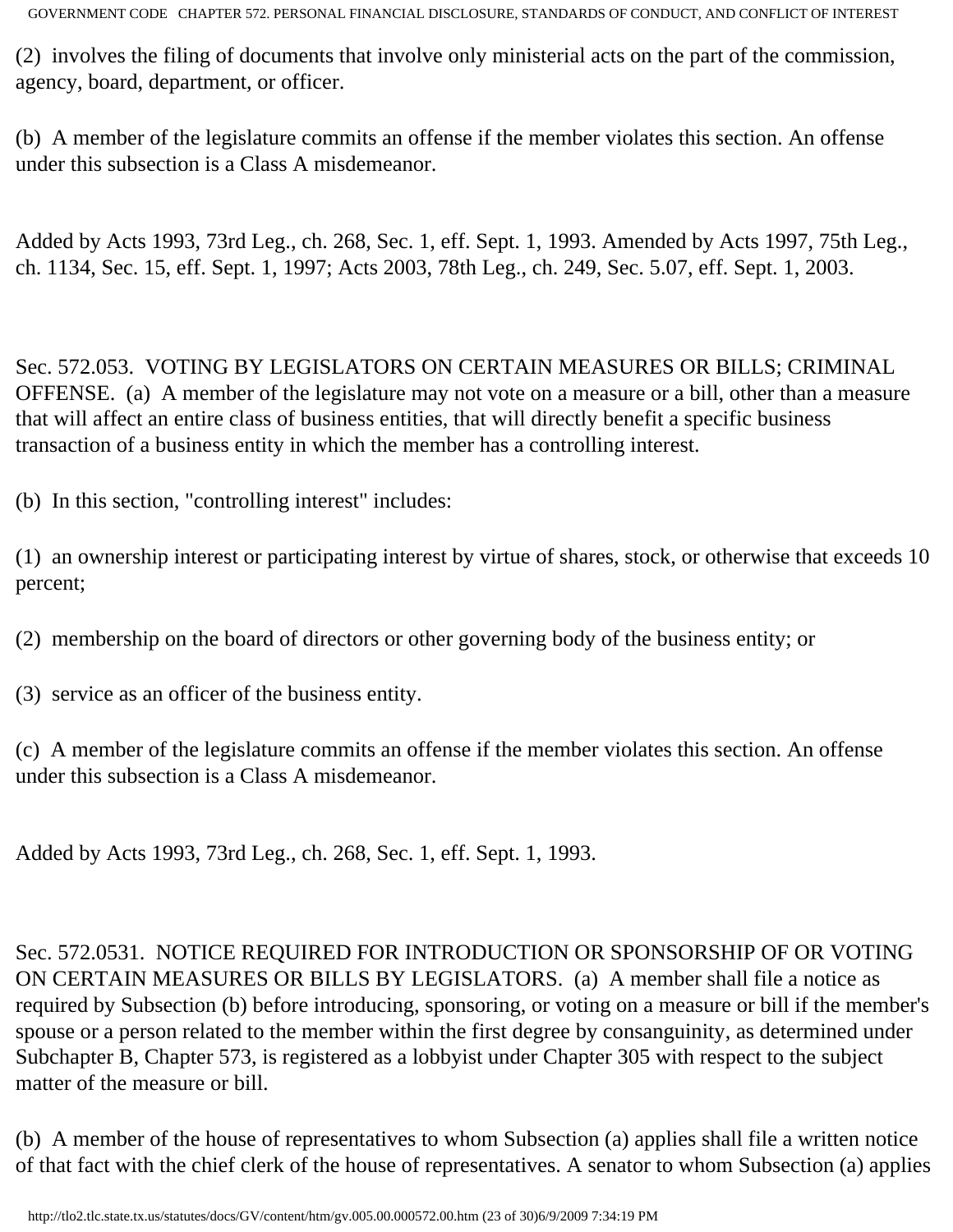shall file a written notice of that fact with the secretary of the senate. The member shall also file a notice with the commission. A notice filed under this subsection must:

(1) identify:

(A) the member;

(B) the measure, bill, or class of measures or bills with respect to which the notice is required under this section; and

(C) the person registered as a lobbyist; and

(2) be included in the journal of the house to which the member belongs.

(c) A person related to the member to whom Subsection (a) applies shall file a notice with the commission identifying:

(1) the person;

(2) the member; and

(3) the class of measures or bills with respect to which notice is required under this section.

(d) A person related to the member to whom Subsection (a) applies shall file the notice required by Subsection (c) not later than:

(1) the beginning of a regular or special legislative session as to which the person is registered as a lobbyist under Chapter 305 and will communicate directly with a member of the legislative branch with respect to the measure, bill, or class of measures or bills; or

(2) the seventh business day after the day the person agrees to accept reimbursement or compensation to communicate directly with a member of the legislative branch with respect to the measure, bill, or class of measures or bills, if the person agrees to accept the reimbursement or compensation after the beginning of a legislative session.

(e) A member of the legislature who violates this section is subject to discipline by the house to which the member belongs, as provided by Section 11, Article III, Texas Constitution.

(f) In this section, "communicates directly with" and "member of the legislative branch" have the meanings assigned by Section 305.002.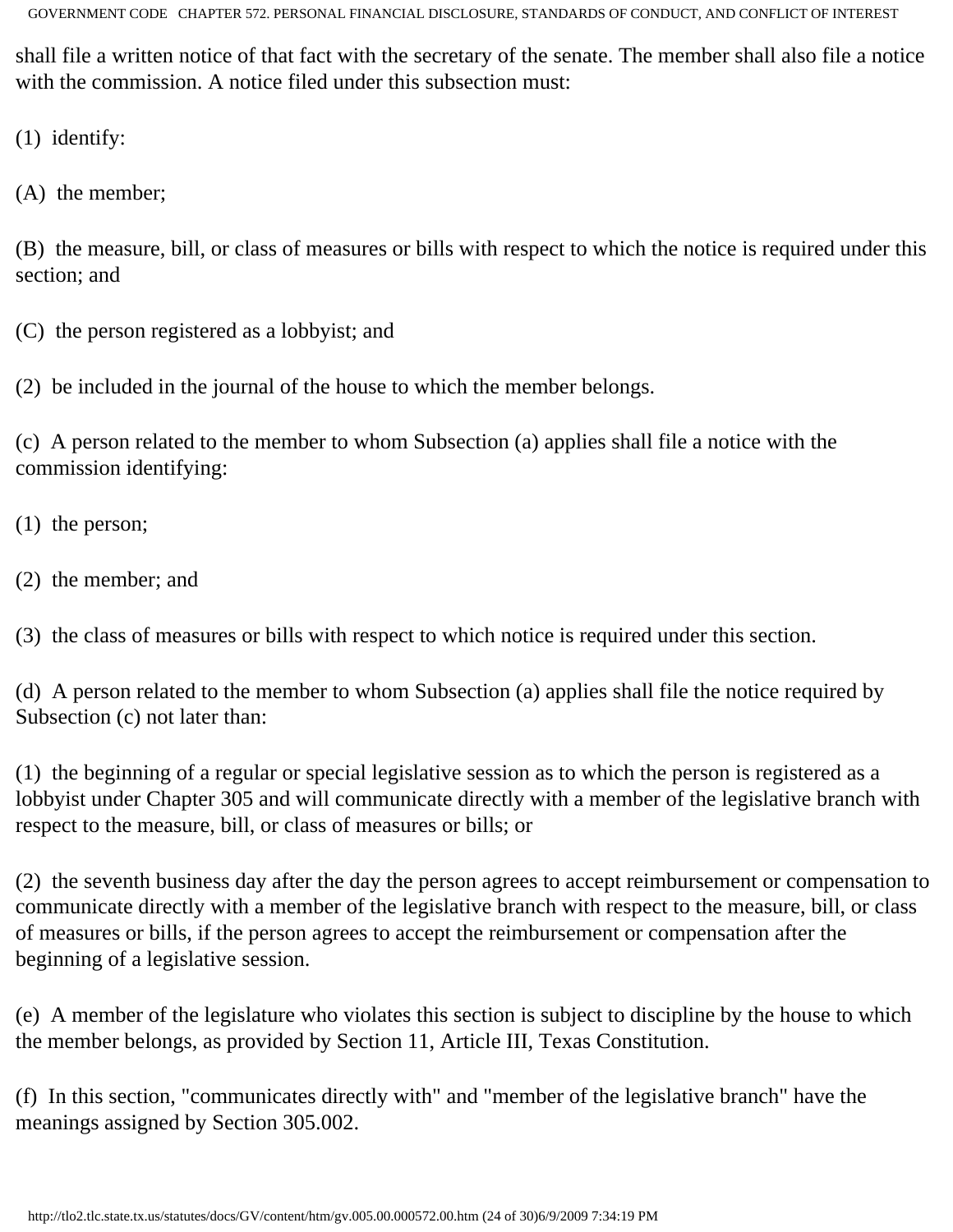Added by Acts 2003, 78th Leg., ch. 249, Sec. 5.08, eff. Sept. 1, 2003.

Sec. 572.054. REPRESENTATION BY FORMER OFFICER OR EMPLOYEE OF REGULATORY AGENCY RESTRICTED; CRIMINAL OFFENSE. (a) A former member of the governing body or a former executive head of a regulatory agency may not make any communication to or appearance before an officer or employee of the agency in which the member or executive head served before the second anniversary of the date the member or executive head ceased to be a member of the governing body or the executive head of the agency if the communication or appearance is made:

(1) with the intent to influence; and

(2) on behalf of any person in connection with any matter on which the person seeks official action.

(b) A former state officer or employee of a regulatory agency who ceases service or employment with that agency on or after January 1, 1992, may not represent any person or receive compensation for services rendered on behalf of any person regarding a particular matter in which the former officer or employee participated during the period of state service or employment, either through personal involvement or because the case or proceeding was a matter within the officer's or employee's official responsibility.

(c) Subsection (b) applies only to:

(1) a state officer of a regulatory agency; or

(2) a state employee of a regulatory agency who is compensated, as of the last date of state employment, at or above the amount prescribed by the General Appropriations Act for step 1, salary group 17, of the position classification salary schedule, including an employee who is exempt from the state's position classification plan.

(d) Subsection (b) does not apply to a rulemaking proceeding that was concluded before the officer's or employee's service or employment ceased.

(e) Other law that restricts the representation of a person before a particular state agency by a former state officer or employee of that agency prevails over this section.

(f) An individual commits an offense if the individual violates this section. An offense under this subsection is a Class A misdemeanor.

(g) In this section, the comptroller and the secretary of state are not excluded from the definition of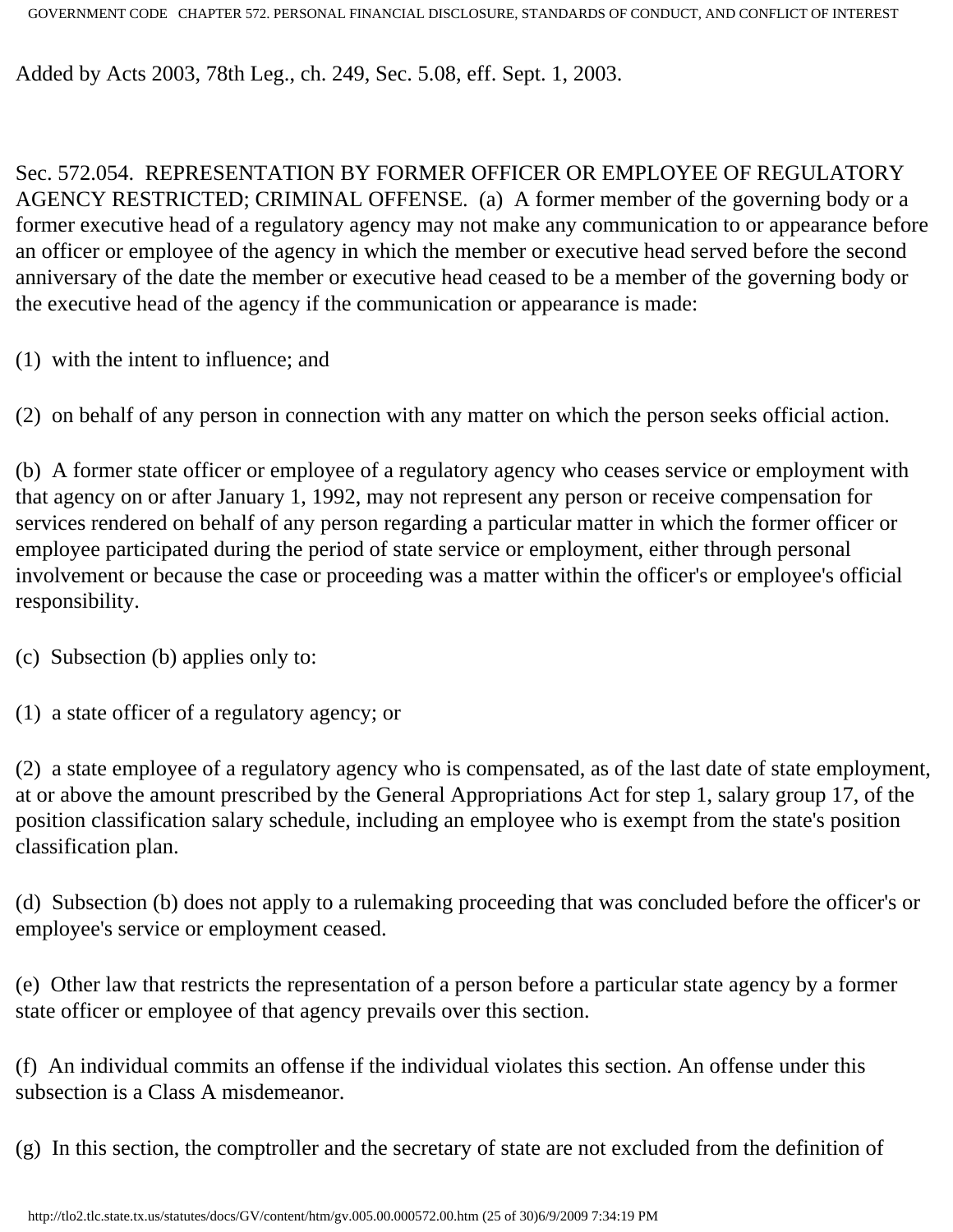(h) In this section:

(1) "Participated" means to have taken action as an officer or employee through decision, approval, disapproval, recommendation, giving advice, investigation, or similar action.

(2) "Particular matter" means a specific investigation, application, request for a ruling or determination, rulemaking proceeding, contract, claim, charge, accusation, arrest, or judicial or other proceeding.

Added by Acts 1993, 73rd Leg., ch. 268, Sec. 1, eff. Sept. 1, 1993.

Sec. 572.055. CERTAIN SOLICITATIONS OF REGULATED BUSINESS ENTITIES PROHIBITED; CRIMINAL OFFENSE. (a) An association or organization of employees of a regulatory agency may not solicit, accept, or agree to accept anything of value from a business entity regulated by that agency and from which the business entity must obtain a permit to operate that business in this state or from an individual directly or indirectly connected with that business entity.

(b) A business entity regulated by a regulatory agency and from which the business entity must obtain a permit to operate that business in this state or an individual directly or indirectly connected with that business entity may not offer, confer, or agree to confer on an association or organization of employees of that agency anything of value.

(c) This section does not apply to an agency regulating the operation or inspection of motor vehicles or an agency charged with enforcing the parks and wildlife laws of this state.

(d) A person commits an offense if the person intentionally or knowingly violates this section. An offense under this subsection is a Class A misdemeanor.

Added by Acts 1993, 73rd Leg., ch. 268, Sec. 1, eff. Sept. 1, 1993.

## Sec. 572.056. CONTRACTS BY STATE OFFICERS WITH GOVERNMENTAL ENTITIES; CRIMINAL OFFENSE. (a) A state officer may not solicit or accept from a governmental entity a commission, fee, bonus, retainer, or rebate that is compensation for the officer's personal solicitation for the award of a contract for services or sale of goods to a governmental entity.

(b) This section does not apply to: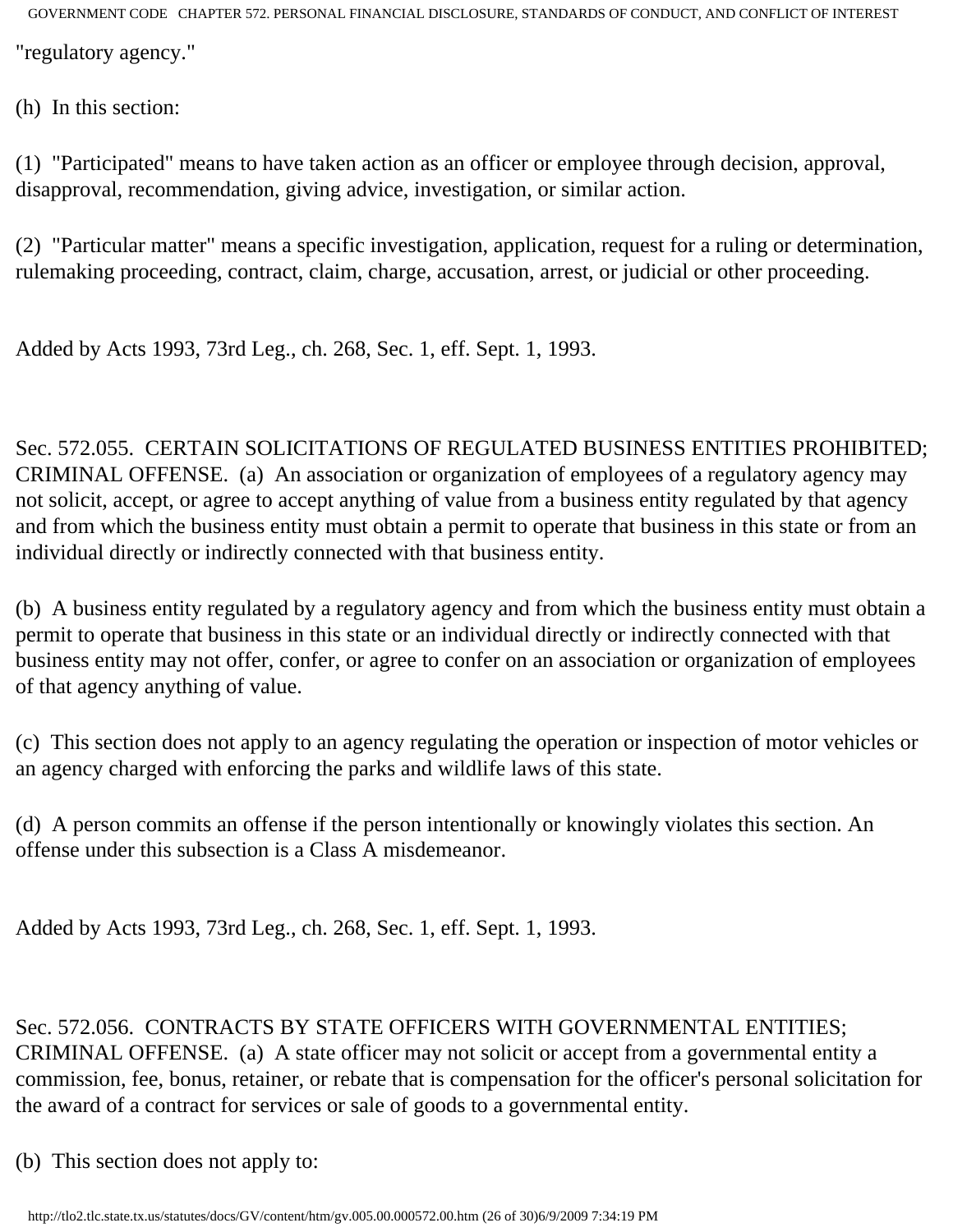(1) a contract that is awarded by competitive bid as provided by law and that is not otherwise prohibited by law; or

(2) a court appointment.

(c) In this section, "governmental entity" means the state, a political subdivision of the state, or a governmental entity created under the Texas Constitution or a statute of this state.

(d) A state officer who violates this section commits an offense. An offense under this subsection is a Class A misdemeanor.

Added by Acts 1993, 73rd Leg., ch. 268, Sec. 1, eff. Sept. 1, 1993.

Sec. 572.057. CERTAIN LEASES PROHIBITED. (a) A member of the legislature, an executive or judicial officer elected in a statewide election, or a business entity in which the legislator or officer has a substantial interest may not lease any office space or other real property to the state, a state agency, the legislature or a legislative agency, the Supreme Court of Texas, the Court of Criminal Appeals, or a state judicial agency.

(b) A lease made in violation of Subsection (a) is void.

(c) This section does not apply to an individual who is an elected officer on June 16, 1989, for as long as the officer holds that office.

Added by Acts 1993, 73rd Leg., ch. 268, Sec. 1, eff. Sept. 1, 1993.

Sec. 572.058. PRIVATE INTEREST IN MEASURE OR DECISION; DISCLOSURE; REMOVAL FROM OFFICE FOR VIOLATION. (a) An elected or appointed officer, other than an officer subject to impeachment under Article XV, Section 2, of the Texas Constitution, who is a member of a board or commission having policy direction over a state agency and who has a personal or private interest in a measure, proposal, or decision pending before the board or commission shall publicly disclose the fact to the board or commission in a meeting called and held in compliance with Chapter 551. The officer may not vote or otherwise participate in the decision. The disclosure shall be entered in the minutes of the meeting.

(b) An individual who violates this section is subject to removal from office on the petition of the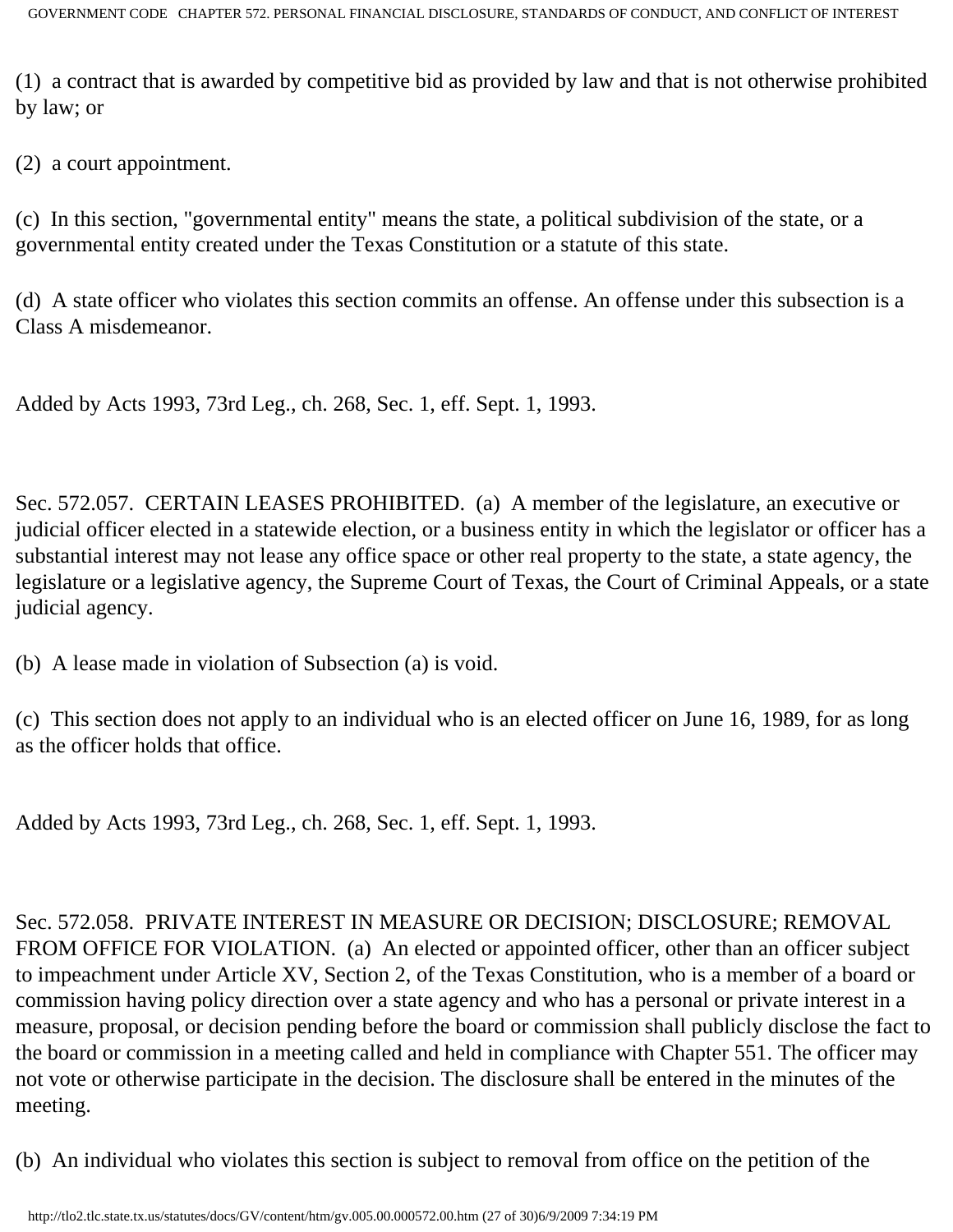attorney general on the attorney general's own initiative or on the relation of a resident or of any other member of the board or commission. The suit must be brought in a district court of Travis County or of the county where the violation is alleged to have been committed.

(c) If the court or jury finds from a preponderance of the evidence that the defendant violated this section and that an ordinary prudent person would have known the individual's conduct to be a violation of this section, the court shall enter judgment removing the defendant from office.

(d) A suit under this section must be brought before the second anniversary of the date the violation is alleged to have been committed, or the suit is barred.

(e) The remedy provided by this section is cumulative of other methods of removal from office provided by the Texas Constitution or a statute of this state.

(f) In this section, "personal or private interest" has the same meaning as is given to it under Article III, Section 22, of the Texas Constitution, governing the conduct of members of the legislature. For purposes of this section, an individual does not have a "personal or private interest" in a measure, proposal, or decision if the individual is engaged in a profession, trade, or occupation and the individual's interest is the same as all others similarly engaged in the profession, trade, or occupation.

Added by Acts 1993, 73rd Leg., ch. 268, Sec. 1, eff. Sept. 1, 1993.

Sec. 572.059. INDEPENDENCE OF STATE AND LOCAL OFFICERS ACTING IN LEGISLATIVE CAPACITY. (a) In this section, "legislative measure" includes:

(1) a bill, resolution, order, or other proposal to adopt, enact, amend, or repeal a statute, ordinance, rule, or policy of general application;

(2) a proposal to adopt, enact, amend, or repeal, or to grant a variance or other exception to, a zoning ordinance; or

(3) a proposed constitutional amendment or charter amendment subject to a vote of the electorate.

(b) For purposes of Subsection (a), a measure that is applicable to a class or subset of persons or matters that is defined in general terms without naming the particular persons or matters is a measure of general application.

(c) To protect the independence of state and local officers acting in a legislative capacity, a state or local officer, whether elected or appointed, including a member of the governing body of a school district or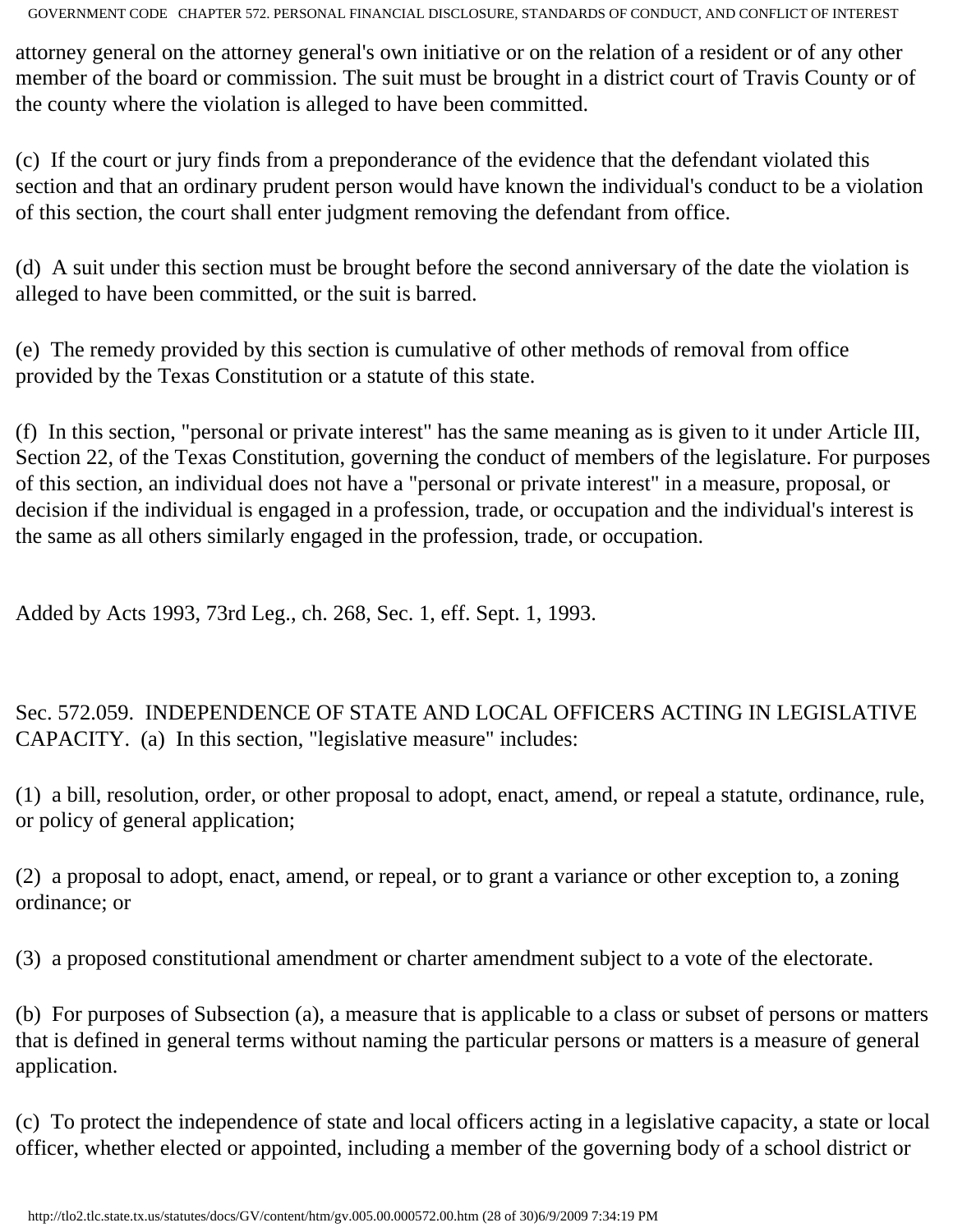other political subdivision of this state, may not be subject to disciplinary action or a sanction, penalty, disability, or liability for:

(1) an action permitted by law that the officer takes in the officer's official capacity regarding a legislative measure;

(2) proposing, endorsing, or expressing support for or opposition to a legislative measure or taking any action permitted by law to support or oppose a legislative measure;

(3) the effect of a legislative measure or of a change in law proposed by a legislative measure on any person; or

(4) a breach of duty, in connection with the member's practice of or employment in a licensed or regulated profession or occupation, to disclose to any person information, or to obtain a waiver or consent from any person, regarding:

(A) the officer's actions relating to a legislative measure; or

(B) the substance, effects, or potential effects of a legislative measure.

Added by Acts 2003, 78th Leg., ch. 1206, Sec. 1, eff. June 20, 2003.

Sec. 572.060. SOLICITATION OF OR RECOMMENDATIONS REGARDING CONTRIBUTIONS TO CHARITABLE ORGANIZATIONS AND GOVERNMENTAL ENTITIES. (a) Unless otherwise prohibited by the Code of Judicial Conduct, a state officer or state employee may:

(1) solicit from any person a contribution to:

(A) an organization that:

(i) is exempt from income taxation under Section 501(a), Internal Revenue Code of 1986, by being listed under Section 501(c)(3) of that code;

(ii) does not attempt to influence legislation as a substantial part of the organization's activities; and

(iii) has not elected under Section 501(h), Internal Revenue Code of 1986, to have that subsection apply to the organization; or

(B) a governmental entity; or